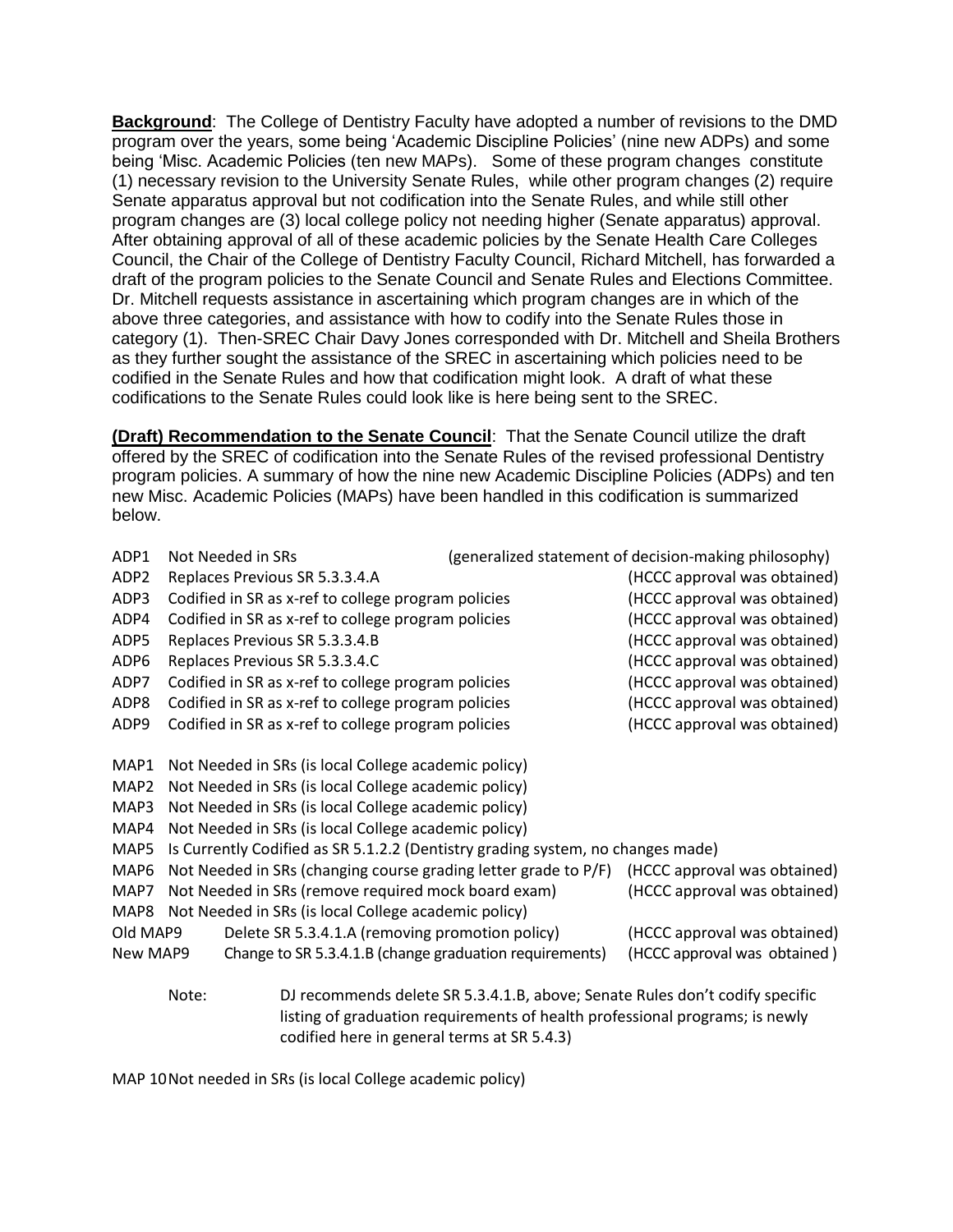## **SREC Interpretation:** If a proposed change to a degree program

- contradicts or requires a change to Senate Rules
- changes HCCC-approved or Senate-approved academic policy for program admission, retention, graduation, or academic discipline
- or makes changes to the list below from SR 3.2.1.B
	- 1. the requirements for admission,
	- 2. the specific courses, the number of credit hours, or other requirements, for a certificate or degree,
	- 3. a major, minor, area, core, or track within an undergraduate degree,
	- 4. a core or concentration within a master's degree,
	- 5. a core or specialization within a doctoral degree (either a research/scholarship doctorate, a professional practice doctorate, or an advanced practice doctorate),
	- 6. change in mode of delivery (e.g., to a distance learning or correspondence format),because it may be that the nature of the educational material is such that it cannot be delivered in distance learning form without being a substantive change in content
	- 7. the title of a certificate, degree, major, minor, area, core, track, concentration or specialization.

then the Senate Rules require the program change to have approval above the level of the College Faculty.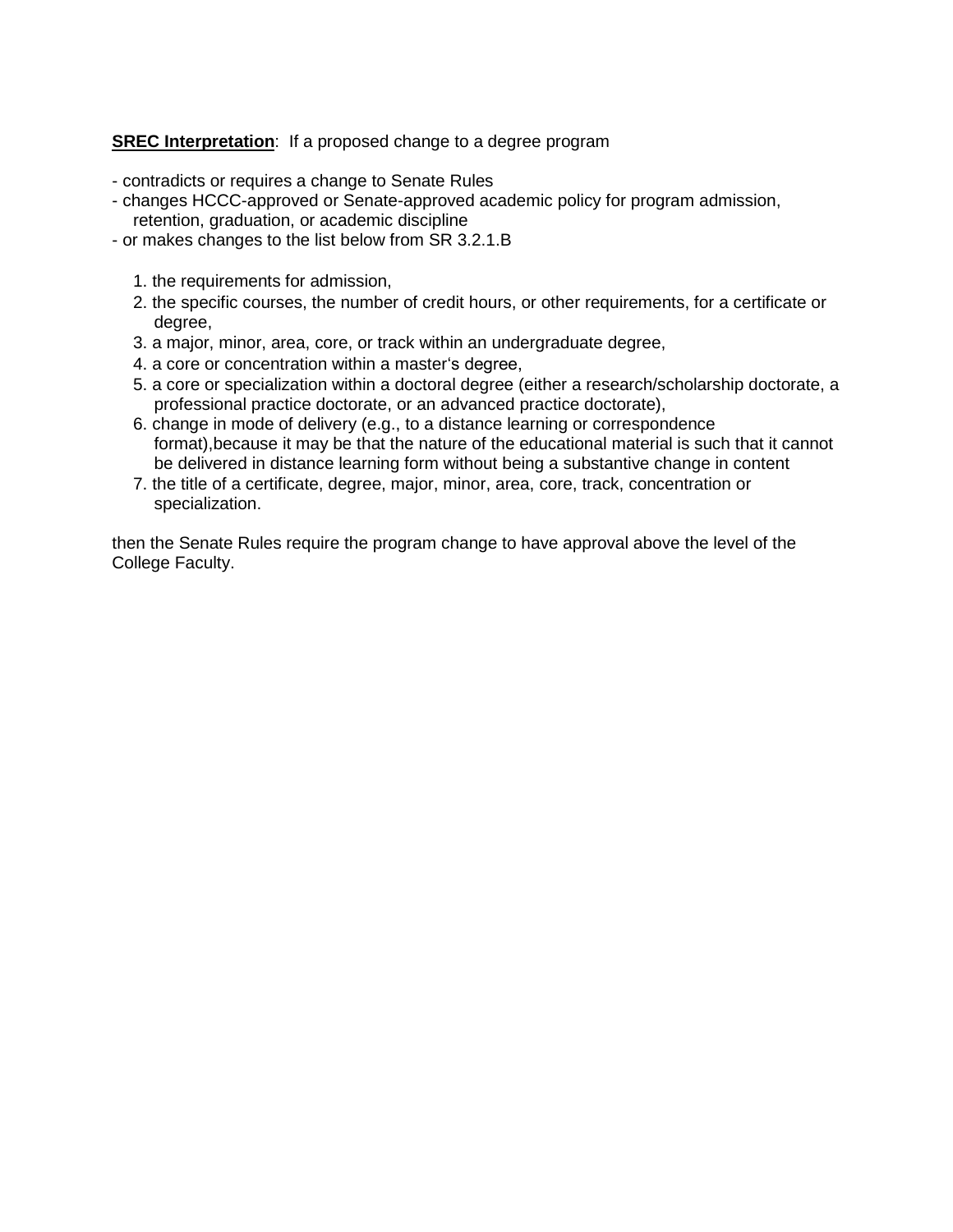**Note: The blue font below is the Dentistry requested change to SR 5.3.3.4; the green font is DJ change to the requested Dentistry change.** 

# **Note: See also DJ change to SR 5.4.3 and SR 5.4.4.3 below (blue font)**

# **5.3.3.4 College of Dentistry** [US: 11/8/99]

The following academic disciplinary policies for students in the professional dental educational program are initiated upon unsatisfactory academic performance.

## **A. Academic Probation**

**Placement on Probation.** A student will be placed on probation if he or she has:

**(a)** a grade point average (G.P.A.) for the academic year less than 2.75;

**(b)** received a failing grade (**E** or **F**); **or**,

**(c)** failed any section of either Part 1 or Part 2 of the National Dental Board Examination.

**2. Terms of Probation.** The terms of probation will be established by the Academic Performance Committee (APC). The duration of probation will be at least one semester. Passing a course that has been failed is a condition of all probations. Additional terms of probation may be established by the APC. Students on probation may be ineligible for certain curricular or extracurricular college activities.

If a student has failed the National Dental Board Examination, taking the examination the next time it is offered and passing it shall be among the terms of probation. The terms shall also require certain activities to help the student prepare to pass the examination.

**3. Removal from Probation.** A student will be removed from probation by the Academic Performance Committee when he or she has at least a cumulative 2.75 G.P.A., has at least a 2.75 G.P.A. in the current academic year, has passed any failed course, and has satisfied the terms of probation in the judgment of the Academic Performance Committee.

**4. Responsible Agent**: The Academic Performance Committee. [US: 11/8/99]

**Placement on Probation**. A student will be placed on probation immediately after any of the following has occurred:

- 1. The student has completed any academic year with a grade point average (G.P.A.) for the academic year less than 2.75 or
- 2. The student has received a failing (E or F) final course grade; or
- 3. The student has failed Part 1 of the National Dental Board Examination. or

September 2014 **Page 1 of 13** Page 1 of 13

 $\overline{a}$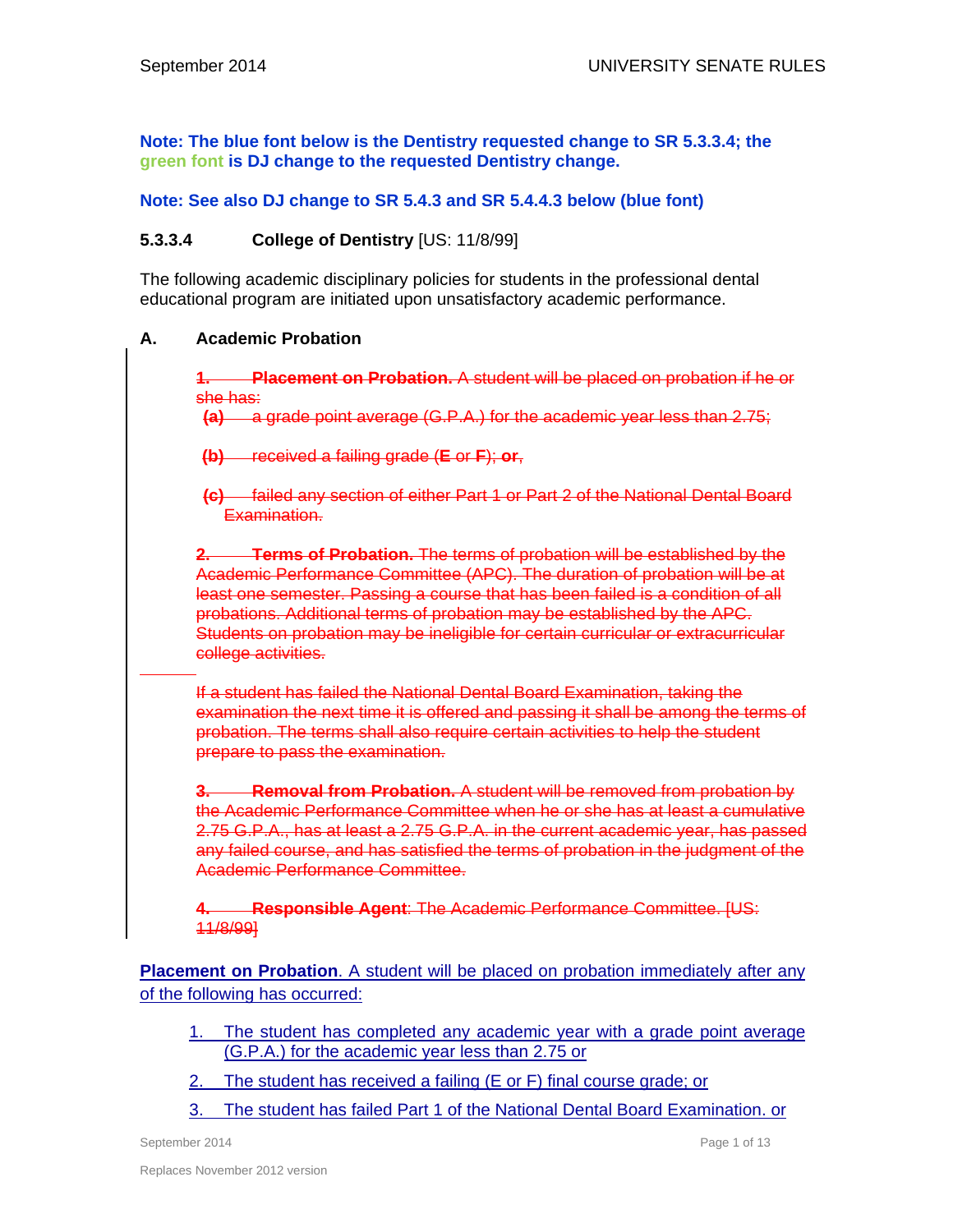- 4. The student has been placed in a modified curriculum, or
- 5. The student has been reinstated after suspension.

# Methods and Procedures:

**Limitation[RJM1] on the Use of Probation**. The Academic Performance Committee (APC) shall place a student on probation only if, based on the student's performance in the College of Dentistry's course work (including but not limited to grades, attendance, motivation, work ethic, and professionalism), it has determined that the student has the potential of meeting graduation requirements after addressing academic shortcomings and receiving counseling to address issues that may be contributing to the academic problems.

**Duration[RJM2] of Probation**. The duration of probation shall be established by the APC. The following rules for establishing the minimum duration of probation shall apply:

- 1. In the case of probation for a low GPA, the minimum duration of probation shall be one academic term following the academic year in which the low GPA occurred.
- 2. In the case of a failing grade, the minimum duration of probation shall begin the day a failing grade is reported to the registrar and continue at least one academic term[RJM3] after the term in which a passing grade in the course has been achieved.
- 3. In the case of a failed Part 1 NBDE, probation shall begin the day the failure is reported to the Office of Academic Affairs. Retaking and passing the failed NBDE before a deadline to be set by the APC<sup>[</sup>RJM4] shall be among the terms of probation. The minimum duration of probation shall be at least until the end of the term in which the retake of the NBDE is passed.
- 4. In the case of a student who has been placed in a modified curriculum, the minimum duration of probation shall be the entire period in which a student is enrolled in a modified curriculum and at least one academic year after the student has been allowed to resume in the College's regular curriculum.
- 5. In the case of a student who has been suspended, the minimum duration of probation shall be at least one academic year after the student has been readmitted after suspension.

**Terms of probation***.* The terms of probation will be established by the APC.

The terms of probation may also include required activities to help the student prepare to pass Part 1 of the NBDE. The APC may decide to include in the terms that during [RJM5]probation the student is ineligible for certain curricular or extracurricular College activities. (see Curriculum Policy Number eight RJM6]). within parameters established by higher University rules and regulations. Policies for the terms of probation, including those for a modified curriculum arising from academic suspension of clinical privileges, shall be as elaborated in the College Academic Policies.

September 2014 **Page 2 of 13** Page 2 of 13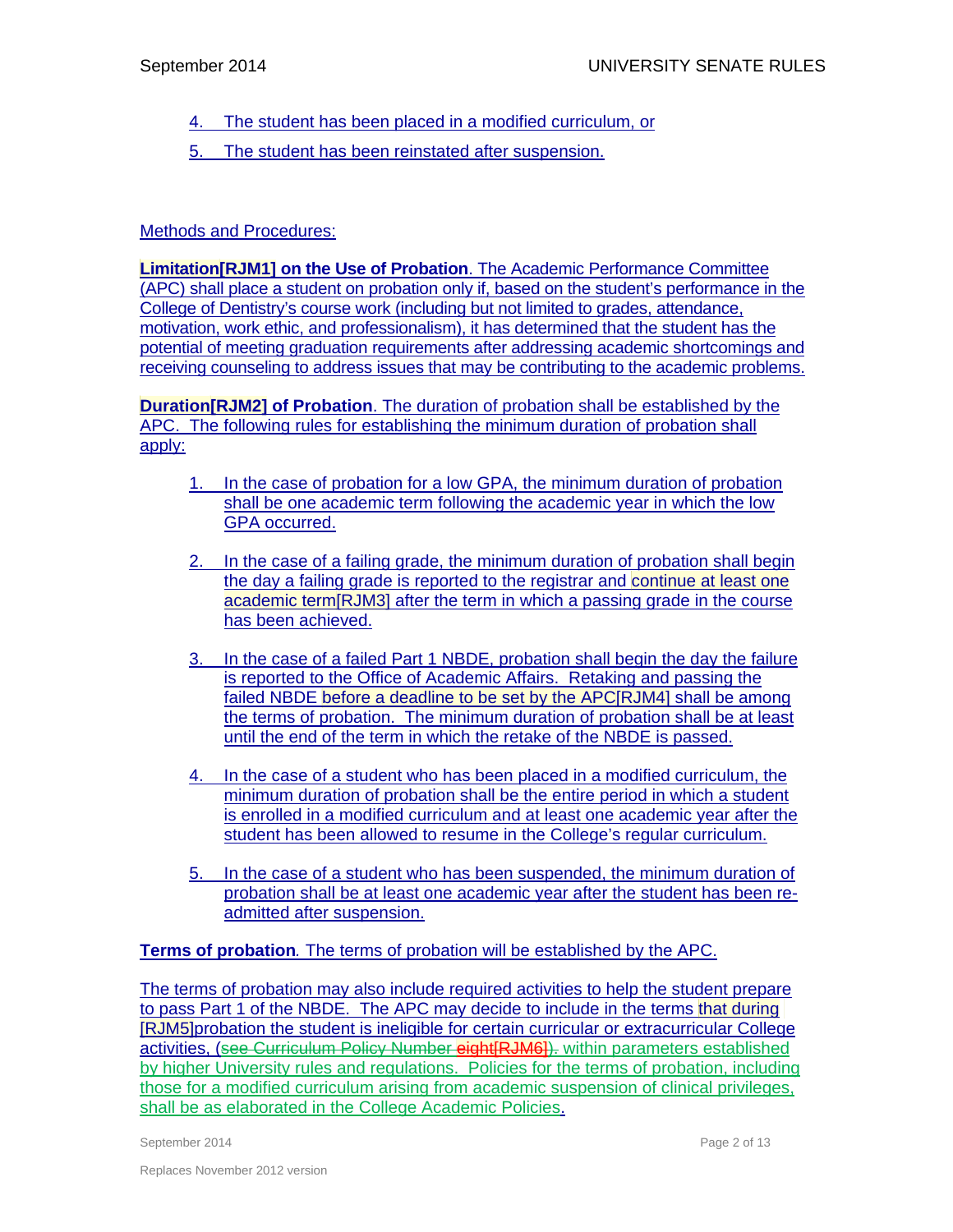**Notification of Probation.** [RJM7] Probation is triggered automatically by the situations listed in the Policy Statement, not by decision of the APC. The student shall be notified by letter of the date when the probation began. This letter shall explain the student's status and inform him or her that the terms of probation and minimum duration of probation will be established by the APC the next time it meets.

When an APC places a student on probation or affirms an automatic probation, its Chair shall notify the student by a letter with verified receipt of the terms of probation, including the minimum[RJM8] conditions that must normally be fulfilled before the APC will consider removal from probation.

## **B. Academic Suspension**

**1. Placement on Academic Suspension.** The Academic Performance Committee (APC) shall recommend to the Dean that a student be suspended if two conditions exist. The first condition is that the student has:

- **(a)** received two or more failing (**E** or **F**) grades;
- **(b)** received a failing grade (**E** or **F**) while on probation;
- **(c)** failed to meet the terms of probation; **or,**

**(d)** after the second year of the curriculum, achieved a cumulative GPA or less than 2.75

The second condition is that, based on the available evidence, the APC has determined that the student is capable of completing the curriculum after receiving counseling and/or completing work outside the College. The committee's recommendation shall include a description of any circumstances the Dean should consider in reaching a decision. It shall also include suggestions on what the student needs to accomplish to be considered for reinstatement.

**2. Second failure of any section of Part 1 of the National Dental Board Examination.** If a student fails the National Dental Board Examination a second time, the APC shall recommend to the Dean that the student be suspended. The APC recommendation will include a description of any circumstances the Dean should consider in reaching a decision. It shall also include suggestions on what the student needs to accomplish to be considered for reinstatement. [US: 11/8/99]

**3. Review.** A student subject to suspension may ask the Dean for a review. Review procedures shall be determined by the Dean. [US: 11/8/99]

**4. Reinstatement following suspension.** A suspended student may not be reinstated before one semester has passed from the date of suspension. When the student demonstrates that he or she can perform at the level required to graduate from the College, the Dean may reinstate him or her. A reinstated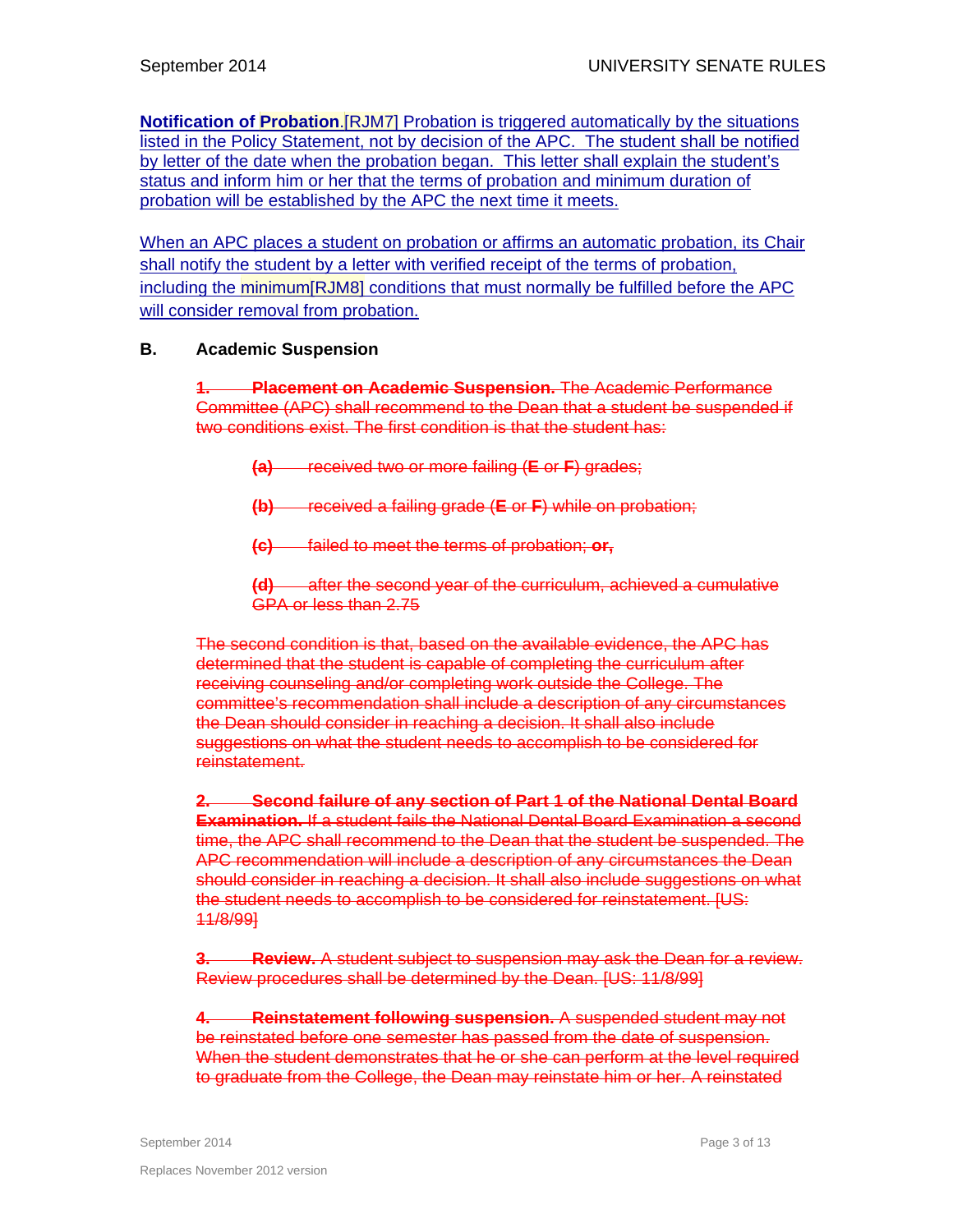student will be placed on probation, subject to terms recommended by the APC and approved by the Dean. [US: 11/8/99]

A student who has been suspended because of a second failure of any section of Part 1 of the National Dental Board Examination shall not be readmitted unless she or he takes and passes the examination. [US 11/8/99]

# **5. Responsible agent**: The Dean. [US: 11/8/99]

**Placement on Academic Suspension**. The Academic Performance Committee (APC) shall in the absence of extraordinary circumstances suspend a student if any of the following is true AND, in judgment of the APC, she or he is likely to be helped by experiences exclusively outside of the College. The student has:

- 1. Received, within the last four academic terms (or, for first-year students, within two academic term) two or more failing (**E** or **F**) final course grades or
- 2. Received a failing (**E** or **F**) final course grade and an annual grade point average for all other courses of less than 2.75 or
- 3. Received a failing (**E** or **F**) final course grade while on probation or
- 4. Failed to meet the terms of probation or
- 5. While on probation after the first year of the curriculum, achieved a cumulative GPA of less than 2.75 at the end of any term or
- 6. Failed Part 1 of the National Dental Board Examination (NBDE) a third time.

## Methods and Procedures:

**Limitation on the Use of Suspension**. The Academic Performance Committee shall suspend a student only if, based on the student's performance in the College of Dentistry's course work (including, but not limited to grades, attendance, motivation, work ethic, and professionalism), it has determined the student has the potential of meeting graduation requirements after addressing academic shortcomings and receiving counseling to address issues that may be contributing to the academic problems.

**Deadline to Notify Student of Suspension**. Except under extraordinary circumstances, the APC shall notify the student that he or she is being suspended within 15 working days of the date when a triggering condition occurs (a failing grade is turned into the registrar, the Office of Academic Affairs is notified of a failed NBDE, etc.).

**Terms of Suspension**. The APC shall recommend to the Dean the terms for consideration of reinstatement following suspension. If the APC determines the student might benefit from additional course work or other remediation experiences available outside the College, it shall specify the particular course work and/or the particular customized experiences the student must complete prior to consideration of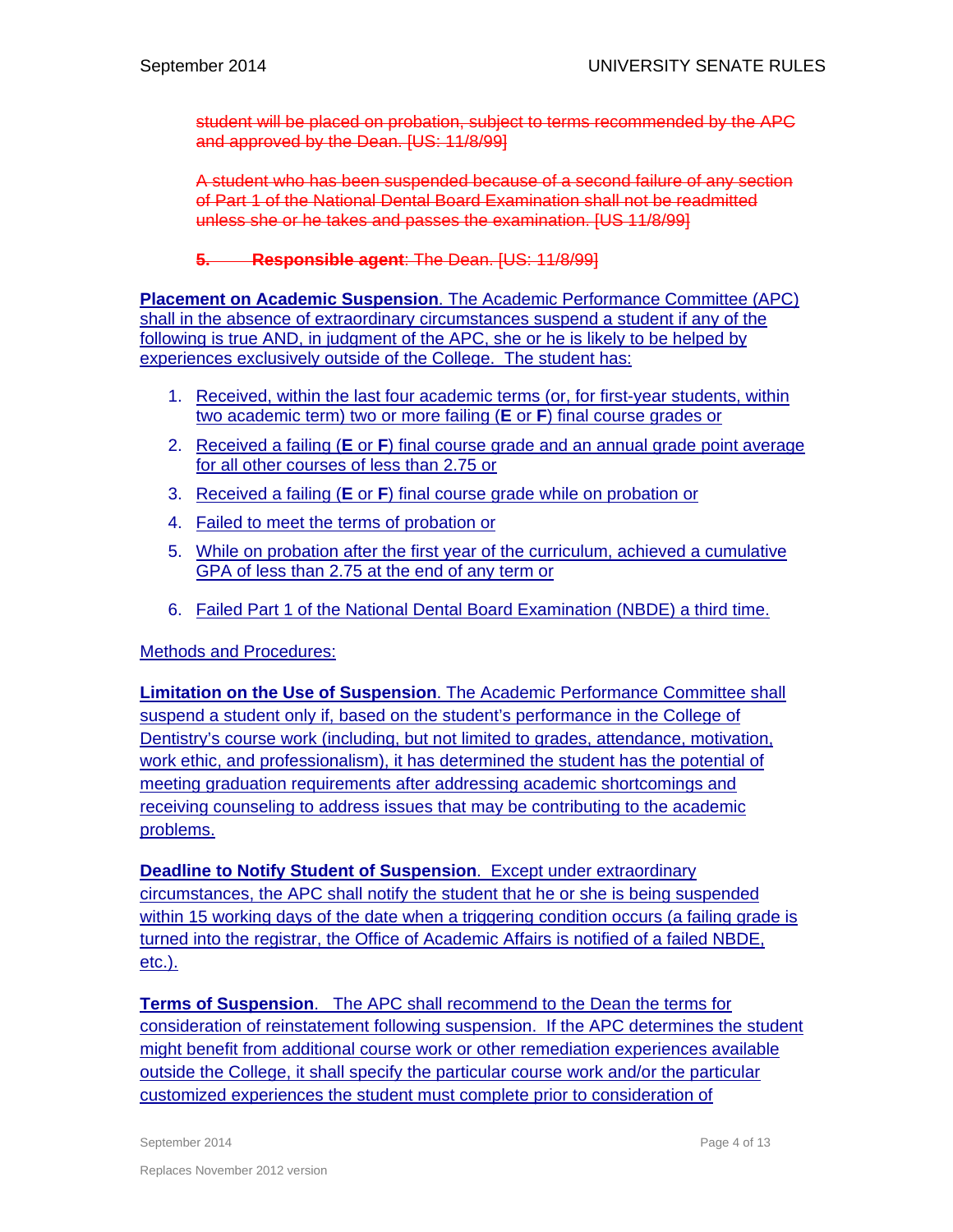reinstatement. Terms for reinstatement shall include grades of B or better in courses and evidence of completion of any specially designed curriculum offered outside the College. A student who has been suspended because of a third failure of Part 1 of the NBDE must pass this exam to be eligible for reinstatement. The terms of suspension must include the maximum time within which the student must gain readmission.

**Notification of Suspension**. The student shall be notified by a letter with verified receipt from the Chair of the APC of the terms of suspension, including the minimum conditions that must normally be fulfilled before the Dean will consider reinstatement of the student in the regular College curriculum. The letter must include notification of the student's right to appeal and a summary of the procedures for appealing the decision.

**Appeal.** A suspended student may appeal this decision. The appeal request must be made in writing to the Dean within five working days of receipt of notification of suspension, (see Academic Disciplinary Policy Seven, "Appeal Procedures")., as elaborated by the College Academic Policies for the program.

**Reinstatement following suspension.** When the student has demonstrated he or she can perform at the level required to graduate from the College, and has met the terms of readmission recommended by the APC, the Dean may readmit him or her. However, granting a request for reinstatement is not automatic. Procedures for considering and granting reinstatement can be found in Policy No. Nine shall be elaborated by the College Academic Policies for the program. Not withstanding anything in the preceding. the Dean may at any time elect to readmit a suspended student into the regular <u>eurrieulum.</u> SAASC edit after consultation with Richard Mitchell

**Consequences of Failure to Gain Reinstatement.** If a student who has been suspended for a third failure of Part 1 of the NBDE does not pass the Boards within two months of the date when he or she is first eligible to retake the exam after the third failure, that student shall be dismissed. A student who has not been reinstated within the maximum time allowed by the APC shall be dismissed and will no longer be eligible for reinstatement.

**Responsible Agent**: The Academic Performance Committee.

# **C. Dismissal** [US: 11/8/99]

**1. Placement in Dismissal Status.** The APC shall recommend to the Dean that a student be dismissed if two conditions exist. The first condition is that the student:

**(a)** received two or more failing (**E** or **F**) grades;

**(b)** received a failing grade (**E** or **F**) while on probation;

September 2014 **Page 5 of 13** Page 5 of 13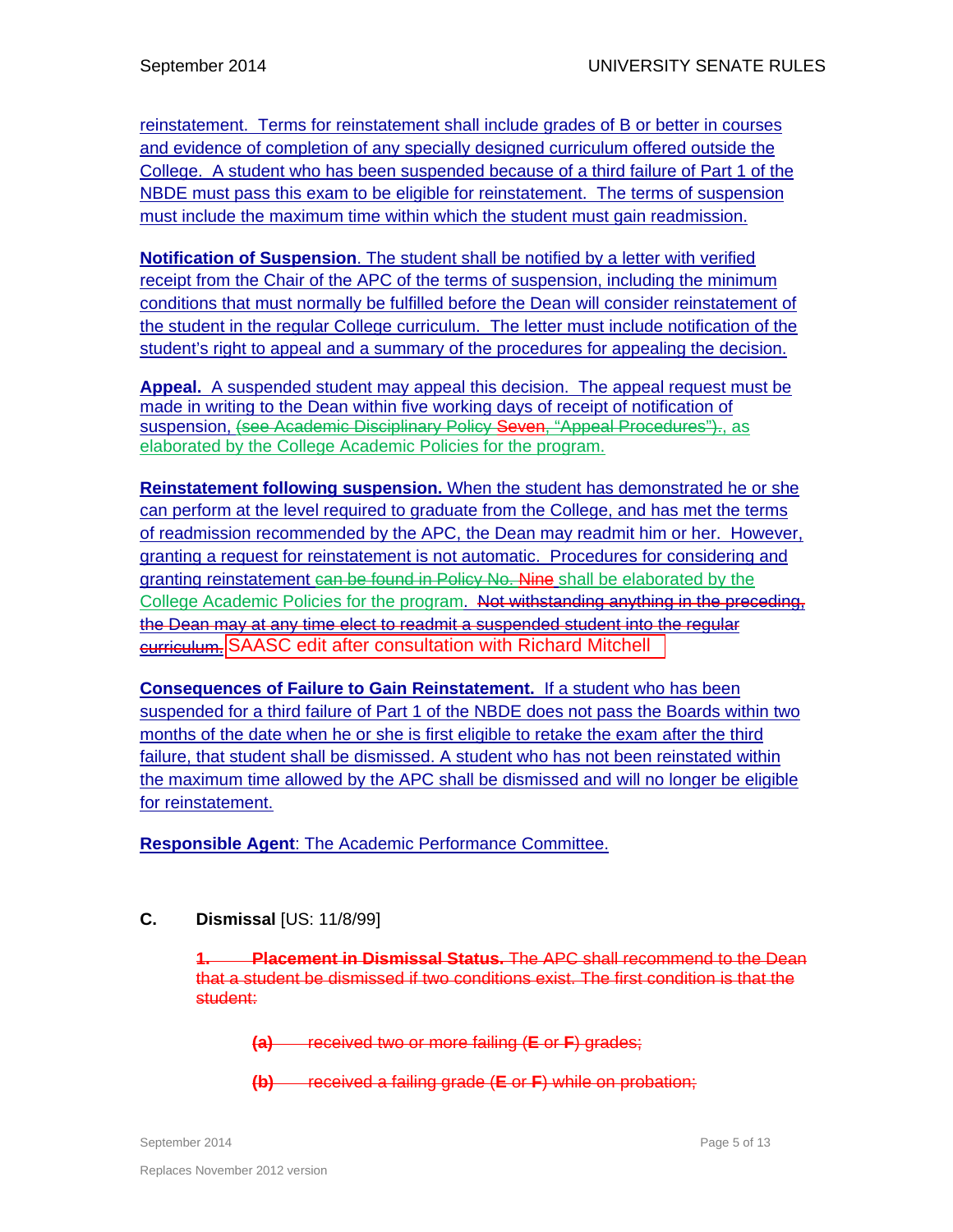**(c)** failed to meet the terms of probation; **or,**

**(d)** after the second year of the curriculum, achieved a cumulative GPA of less than 2.75.

The second condition is that, based on the available evidence, the APC has determined that the student is not academically capable of completing the curriculum or is otherwise unsuitable for dentistry for reasons that include, but are not limited to: unacceptable personal hygiene; the inability to establish rapport with patients; the inability to work effectively with other health care team members; undependability; or lack of integrity, initiative or interest. The APC recommendation shall include a description of any circumstances the Dean should consider in reaching a decision.

**2. Previously suspended students.** If a student is subject to suspension and has been previously suspended, the APC shall recommend that she or he be dismissed

**3. Review.** A student subject to dismissal may ask the Dean for a review. Review procedures shall be determined by the Dean.

**4. Reinstatement following dismissal.** The dismissed student shall not be reinstated.

**5. Responsible Agent:** The Dean

**Placement in Dismissal Status:** The Academic Performance Committee (APC) shall in the absence of extraordinary circumstances dismiss a student if the student has:

- 1. Failed to Part 1 of the National Board Dental Examination a fourth time or
- 2. Failed to meet the terms of a modified curriculum or suspension or
- 3. Become eligible for either a modified curriculum or suspension and has been previously placed in a modified curriculum or suspended or
- 4. Failed to be reinstated in the regular College curriculum after being placed on a modified curriculum within the maximum time allowed by the APC or
- 5. Failed to be reinstated to the College after being suspended within the maximum time allowed by the APC or
- 6. Failed to retake Part 1 the NBDE within two months of being eligible to retake it when on a modified curriculum or when under suspension for a third failure of the exam or

September 2014 **Page 6 of 13** Page 6 of 13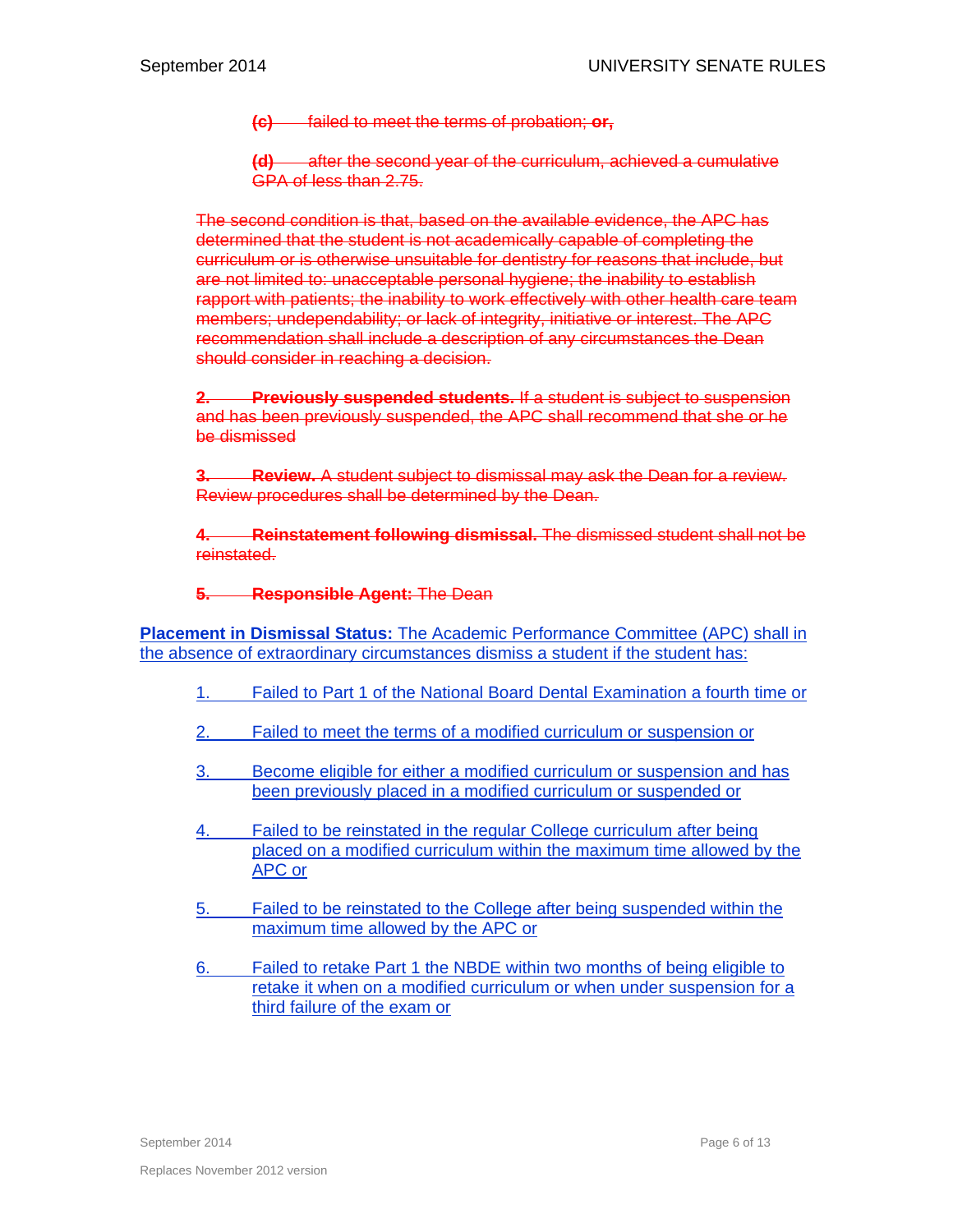7. Failed to convince the APC, based on the student's performance in the College of Dentistry's course work (including, but not limited to grades, attendance, motivation, work ethic, and professionalism), that she or he has the potential of meeting graduation requirements.

**Reinstatement following dismissal**. The dismissed student shall not be reinstated.

# Methods and Procedures [RJM9]:

[RJM10]**Deadline to Notify Student of Dismissal.** Except under extraordinary circumstances, the APC shall notify the student that he or she is being dismissed within 15 working days of the date when a triggering condition occurs (e.g., a failing grade is turned into the registrar, the Office of Academic Affairs is notified of a failure of Part 1 of the NBDE, etc.).

**Notification**. The student shall be notified of the decision to dismiss by a letter with verified receipt from the Dean. The letter must include notification of the student's right to appeal and a summary of the procedures for appealing the decision.

**Appeal.** A dismissed student may appeal this decision. The appeal request must be made in writing to the Dean within 5 working days of receipt of notification of dismissal (see Academic Disciplinary Policy Seven, "Appeal Procedures"). Responsible Agent: The Academic Performance Committee. "for the program" (replacement by SAASC with consultation by Richard Mitchell)

# **5.3.4 PROMOTION AND GRADUATION IN THE PROFESSIONAL COLLEGES**

**5.3.4.1 Dentistry** 

**A. Promotion** [US: 5/10/2004]

Policy Statement: Students will be promoted when they have successfully completed all courses in an academic year.

**Methods and Procedures.** Promotion of first, second or third year students:

**(a)** All courses in an academic year must be completed with a grade of C or higher (or P, in the case of pass/fail courses) before promotion.

**(b)** Promotion shall usually occur no later than 15 working days after the last day of scheduled classes in each academic year.

**(c)** If a lack of resources or facilities at the University prevents a student from being able to complete a basic science course requirement prior to the beginning of the next academic year, permission may be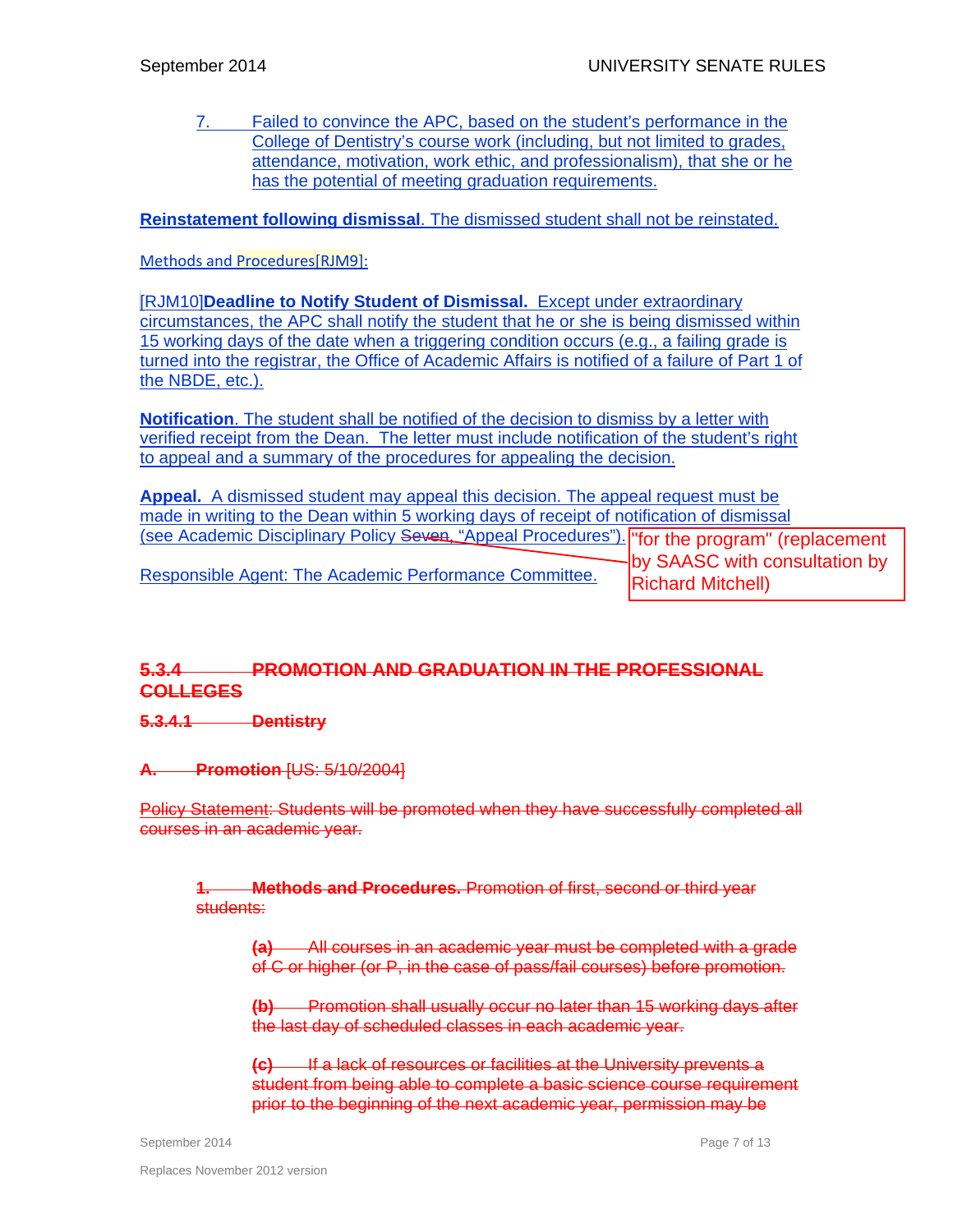granted by the APC, in consultation with the Instructor of Record, to complete an equivalent course either at the University or another accredited institution at a prescribed level of performance.

**2. Responsible Agent:** The Dean.

**B. Graduation** [US: 11/8/99; US: 5/10/2004]

**1.** A student shall be eligible for graduation when passing all courses and meeting all of these applicable requirements:

**(a)** student has at least a 2.75 cumulative GPA;

**(b)** a student has passed Parts 1 and 2 of the National Dental Board Examination;

**(c)** a student has taken and passed a clinical mock board examination;

**(d)** advanced standing students must complete the curriculum within one year following the time period agreed to at admission;

**(e)** all terms of probation have been satisfied; and

**all patient responsibilities and other obligations to the College of** Dentistry or the University have been satisfied.

**2. Responsible Agent:** The Dean.

# **5.4.0 DEGREES, HONORS, GRADUATION**

Commencement convocations shall be held in December and in May of each academic year. [US: 2/14/11]

# **5.4.1 RESIDENCE REQUIREMENTS**

**A.** All undergraduate degrees must require at least 120 credit hours.

**B.** At least 25% of the minimum credit hours required for the degree<sup>1</sup> and a minimum of thirty (30) of the last thirty-six (36) credits presented for the degree\* must be taken from UK.

 $1$  Courses taken elsewhere with credit transfer to UK, courses taken through the UK International Center (except for courses taught by UK faculty), credits achieved by examination, credits earned via CLEP (the College Level Examination Program), and courses taken through the National Student Exchange do not count toward the 25% requirement. [US: 3/18/2013]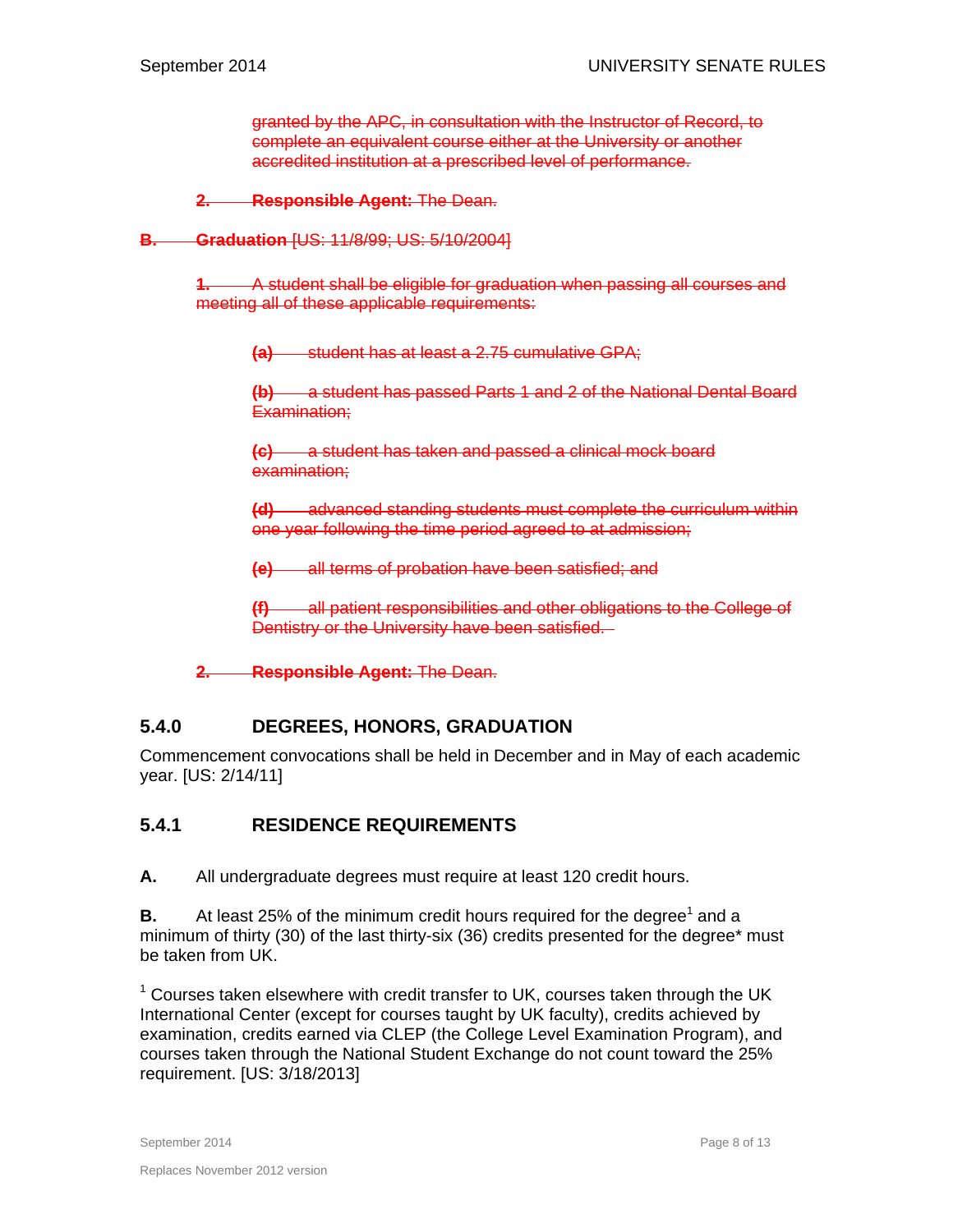\* Courses taken through the UK International Center and through the National Student Exchange are considered as courses taken at UK for purposes of Rule 5.4.1 (2)'s residence requirement and for graduates to be conferred commencement honors at the time of award of their degrees under sections A-D of Rule 5.4.2.2. [SREC: 2/14/01; SREC: 5/31/2005]

Any request by veterans or by other students for a waiver of requirement (2) must be presented for approval to the dean of the student's college. Students who wish to satisfy the above requirement with credit earned through such methods as independent study by correspondence, special examination, CLEP, and other methods which limit the opportunity for active exchange between students and instructors must have the prior approval of their department chair and college dean. At the end of each academic year the dean of each college shall report to the Senate Council, through the University Registrar, the number of waivers granted in the category (2) above, and for each waiver granted the extent of departure that was approved from the given credit hour requirement in (2). [US: 9/10/12; 3/18/13; SC: 4/29/2013]

# **5.4.1.1 Application for Degrees** [US: 3/17/08; US: 12/9/2013]

# **A. Undergraduate Degrees**

To be eligible for an undergraduate degree, a student must file an application with the dean of the college from which the undergraduate degree is to be awarded for degrees by November 30 for degrees to be awarded the following May; by February 28 for degrees to be awarded the following August; and by June 30 for degrees to be awarded the following December.

## **B. Graduate Degrees**

To be eligible for a graduate degree, a student must file an application to graduate with the Graduate School by February 20 for degrees to be awarded the following May; by April 15 for degrees to be awarded the following August (and posted to transcript at the end of Summer Session II in August); by June 20 for degrees to be awarded as August degrees (and posted to transcript in September); and by September 20 for degrees to be awarded the following December.

# **C. Professional Degrees**

Application deadlines for professional degrees will be identified by the respective College Faculty, in accordance with external accreditation requirements (SR 1.2.1.A), and submitted to the Registrar for inclusion in the University Academic Calendar to be approved by the University Senate.

# **5.4.3 REQUIREMENTS FOR GRADUATION**

To be eligible for any undergraduate, graduate or professional degree, a student must have completed the requirements as approved by the University Senate, except that curriculum substitutions may be made by the college affected if not inconsistent with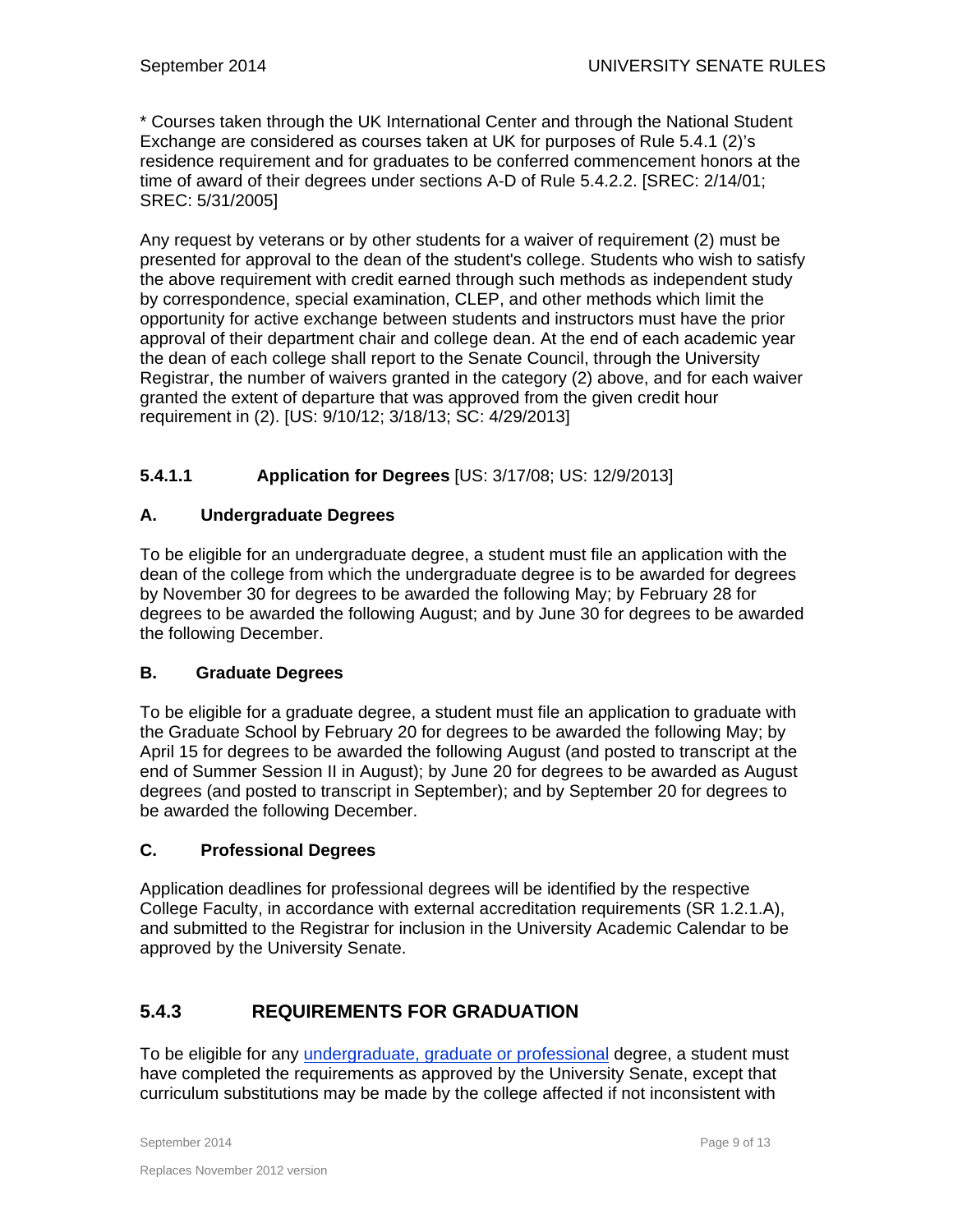these Rules. Curriculum requirements must include, in addition to specified credits, a specified grade point average both overall and in the student's major which shall in no case be less than 2.0. [US: 10/10/94]

> The 2.0 requirement applies to all major requirements, including premajor and lower division courses but not to those courses taken in the major beyond the minimum requirements. [SREC: 12/4/95]

Every baccalaureate degree program shall include four divisions or components:

- 1. UK Core
- 2. Pre-major or Pre-professional
- 3. Major or Professional
- 4. Free Electives

### **5.4.3.1 Composition and Communication** [US: 5/6/2013]

All students on the main campus must satisfy the Composition and Communication requirement in the UK Core. Before graduation, they must also satisfy a more advanced course to fulfill the Graduation Composition and Communication Requirement (GCCR). The faculty in each undergraduate degree program shall implement a Composition and Communication Requirement (GCCR) appropriate to the academic discipline and professional expectations of the major. (Exception: Students in the Honors Program will continue to satisfy the entire University Writing Requirement through that curriculum.) Each undergraduate program faculty shall articulate this requirement in terms of one or more learning outcomes that will be assessed regularly as required by program accreditation standards and university standards for SACS reaffirmation of accreditation. Each GCCR requirement, learning outcome, and assessment protocol must be vetted and approved by the Senate GCCR Advisory Committee.

Students must successfully complete this requirement after achieving sophomore status and prior to graduation. To satisfy the GCCR, students must earn an average grade of C or better on the designated Composition and Communication (C&C) intensive assignments produced in any given course designated as fulfilling some or all of the GCCR.

### **A. Requirements**

1. The GCCR shall consist of three components, each of which should reflect the standards and practices of the particular discipline:

(a) one or more written assignments in English that total to at least 4,500 words (the equivalent of 15 pages of double-spaced, typewritten text);

(b) either an oral assignment in English, in which students must give a formal presentation at least 10 minutes long, or a visual assignment, in which students create at least one significant visual/electronic artifact (e.g., a web site or video presentation);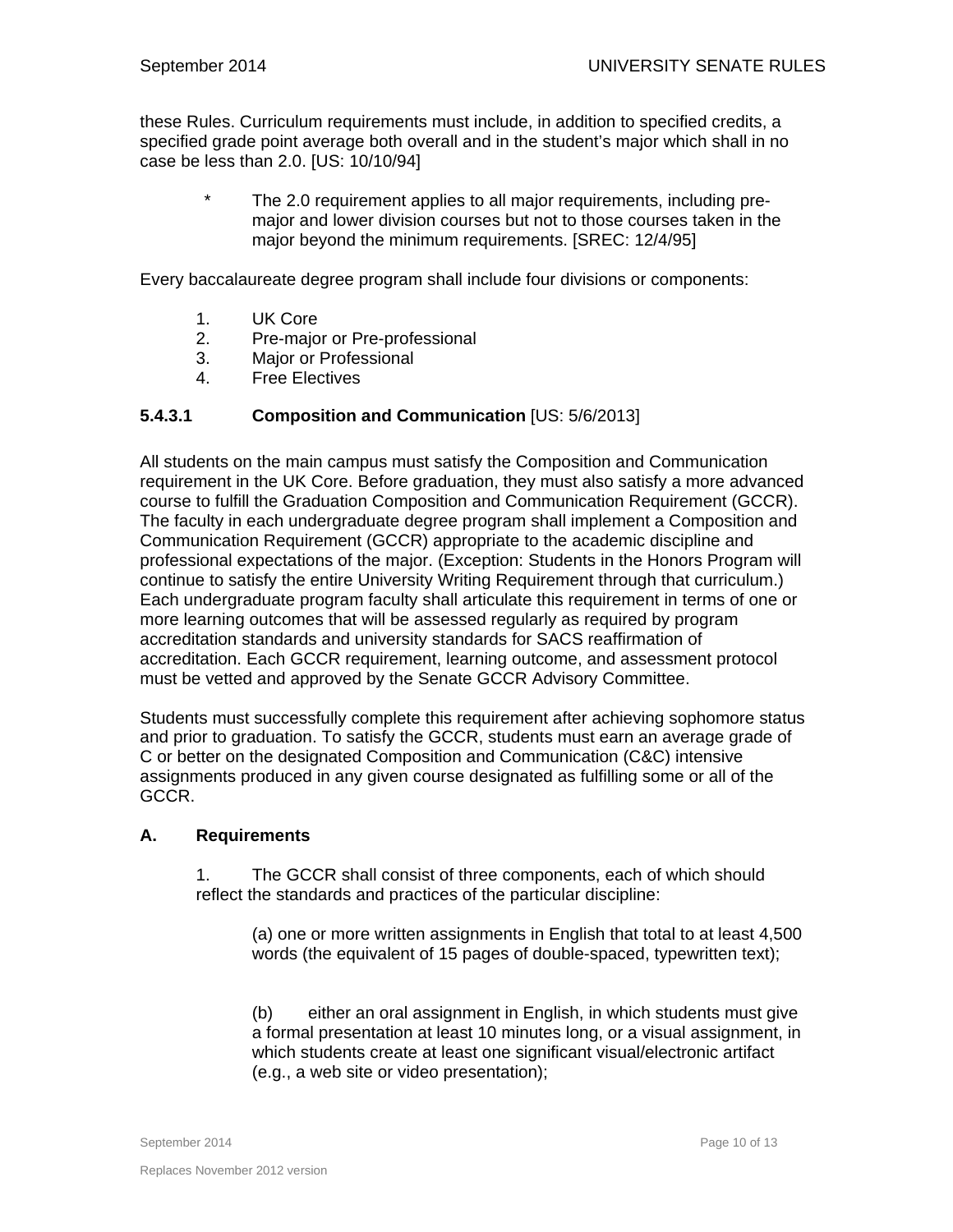(c) an assignment in English that requires the student to demonstrate information literacy in the discipline.

2. The GCCR may be satisfied via either a single GCCR intensive course or a series of GCCR intensive assignments in a series of courses. Faculty may specify that a course offered by another undergraduate program fulfills the GCCR if the faculty in the second undergraduate program so agree.

3. Courses must incorporate a draft/feedback/revision process on GCCR assignments.

# **B. Assessment**

Each undergraduate degree program shall identify to the Senate (via the GCCR Advisory Committee) at least one specific program learning outcome and a plan for assessing both the writing and oral or visual components of the GCCR. The assessment plan will include (a) clear goals for successful achievement of the GCCR, (b) specific criteria and rubrics for systematically assessing student work, and (c) a cogent description of how assessment results will be utilized to revise GCCR instruction and/or curriculum if the goals are not met.

# **A. Approval**

Programs shall submit proposals to the Senate GCCR Advisory Committee (see SR establishing this committee) for approval. This Advisory Committee is responsible for:

1. establishing procedures and guidelines for proposal submissions;

2. evaluating programs' implementations of the GCCR and recommending approval (or disapproval) to the Undergraduate Council;

3. establishing and implementing a campus assessment plan for the GCCR.

### **5.4.3.2 UK Core Requirements** [US: 3/17/2008; US: 12/8/2008; US: 12/13/2010]

Each undergraduate student must complete all four parts of the UK Core Requirements designated as I-IV below. A course taken to satisfy a requirement in one area of the UK Core cannot be used to satisfy a requirement in another area, even if a specific course is present in more than one area (e.g., some courses are designed to meet the learning outcomes in more than one area).

## I. Intellectual Inquiry

| A. The Nature of Inquiry in Arts and Creativity                                      | 3 hours |
|--------------------------------------------------------------------------------------|---------|
| B. The Nature of Inquiry in the Humanities                                           | 3 hours |
| C. The Nature of Inquiry in the Social Sciences                                      | 3 hours |
| D. The Nature of Inquiry in the Natural, Physical, and Mathematical Sciences 3 hours |         |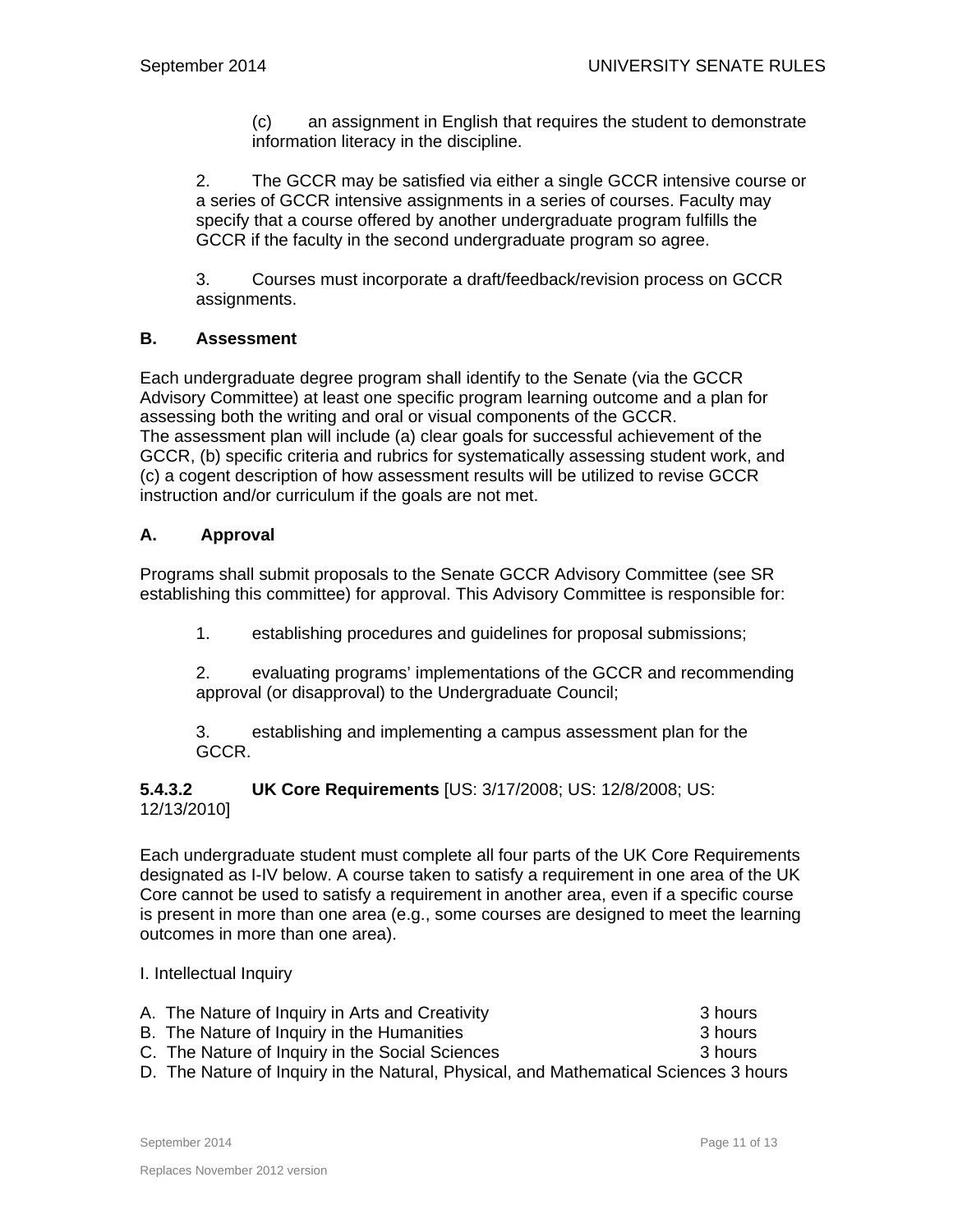II. Written, Oral and Visual Communication

| A. Composition and Communication I               | 3 hours  |
|--------------------------------------------------|----------|
| B. Composition and Communication II              | 3 hours  |
| III. Quantitative Reasoning                      |          |
| A. Quantitative Foundations                      | 3 hours  |
| <b>B.</b> Statistical Inferential Reasoning      | 3 hours  |
| IV. Citizenship                                  |          |
| A. Community, Culture and Citizenship in the USA | 3 hours  |
| <b>B.</b> Global Dynamics                        | 3 hours  |
| UK Core Credit-Hour Total*                       | 30 hours |

\*The UK Core is designed to provide the equivalent of 30 credit hours. Some courses in the UK Core require more than three credits, resulting in more than 30 credits in some cases.

# **5.4.3.3 Foreign Language**

Any first-time freshman or transfer student must either (1) demonstrate that they have passed two high school credits in a single foreign language, or two semesters at the postsecondary level or (2) pass a two-semester sequence in one foreign language at the University of Kentucky prior to graduation. [SREC: 8/21/2014 per SC: 5/12/2014]

## **5.4.3.4 Free Electives**

The free elective degree component must meet the definition of free electives as set forth in the Glossary of Terms of the *University Senate Rules.* A free elective component is a mandatory part of every baccalaureate program. It has no minimum hour requirement--that is, it is left to the discretion of the Undergraduate Council as it approves programs and program changes.

# **5.4.4 CHANGE IN PROGRAM REQUIREMENTS**

## **5.4.4.1 Undergraduate Degrees**

When requirements for an undergraduate degree program are changed after a student has enrolled in it, the student shall have the option of fulfilling either the old or the new requirements. In fulfilling the old requirements, if a student finds that necessary courses have been eliminated or substantially revised, the student may substitute other courses with the approval of the dean of the college. In this eventuality, however, the student shall not be forced to comply with the new requirements.

However, if a student interrupts his/her work in the program or the University for more than two semesters, then the dean of the college shall determine which requirements the student shall fulfill.

September 2014 **Page 12 of 13**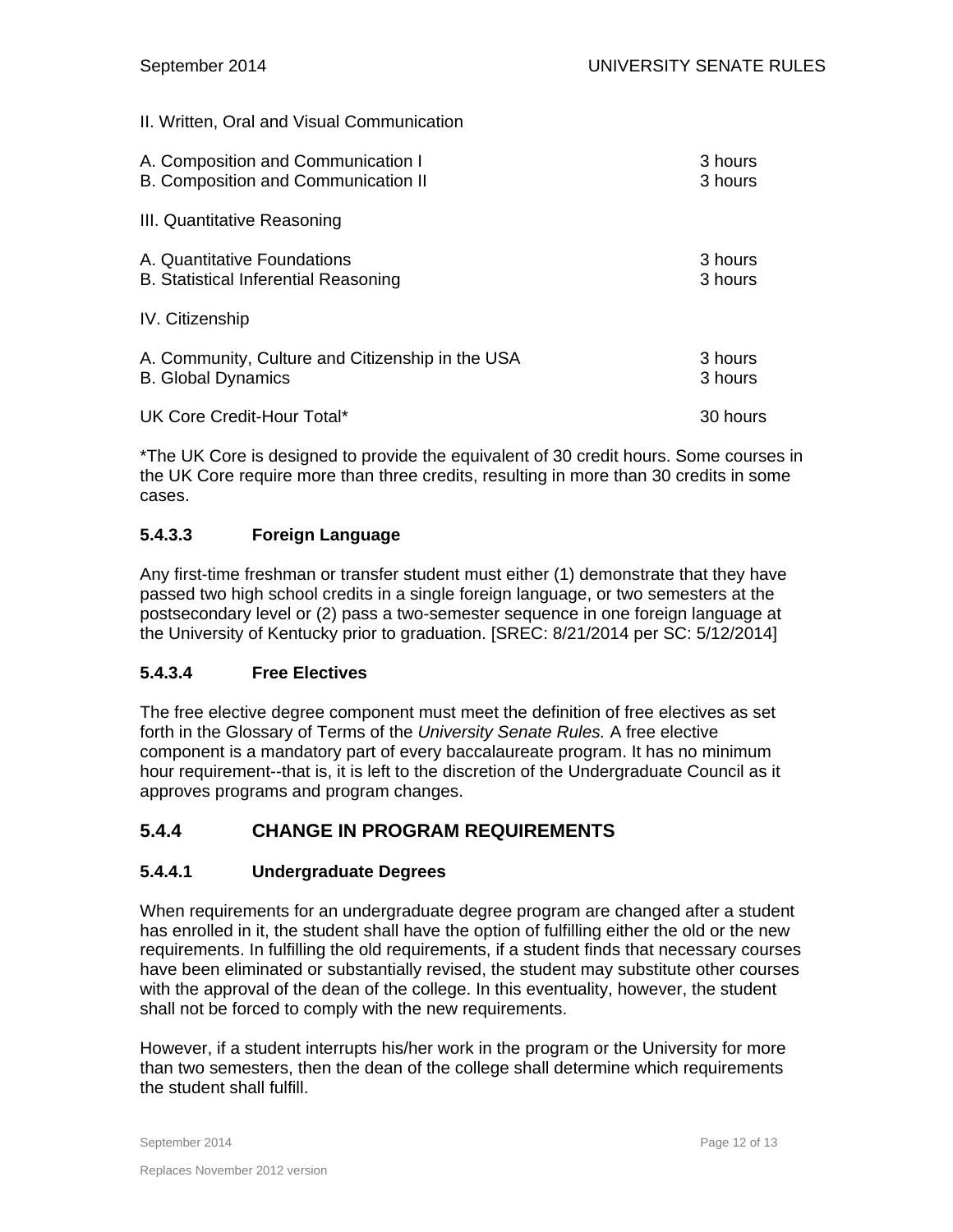If the curriculum revision is required by an external accreditation certification body, and this body submits a written statement to the University that the accreditation of a program or certification of its graduates is in jeopardy unless students fulfill the new requirements, the option of fulfilling the old requirements shall not apply.

This rule does not apply to the imposition of new or additional prerequisites for courses required as outside curricular requirements by another program.

# **5.4.4.2 Graduate Degrees**

When Graduate School or degree program requirements are changed after a student has begun a course of study, the student shall have the option of fulfilling either the old or new requirements.

If the student elects to fulfill the old requirements but finds that necessary resources (e.g., courses, instruction in particular skills) are no longer available, the student may make reasonable substitutes with the approval of the Graduate School Dean upon recommendation of the Director of Graduate Studies.

In the event that a student interrupts work on a graduate degree (i.e., is not enrolled) for one calendar year or more, the Graduate School Dean shall determine, upon recommendation of the Director of Graduate Studies, whether the old requirements or the new requirements shall apply. In the event a student has not completed the requirements for the graduate degree five years after the effective date of a change in degree requirements, the new requirements shall apply unless determined otherwise by the Graduate School Dean. [US: 2/12/79]

# **5.4.4.3 Professional Degrees**

The colleges offering professional degrees (Law, Medicine, Dentistry, Pharmacy, and Health Sciences) reserve the right to change curriculum requirements provided the program change has gone through the University's approval process. Any such change in curriculum, however, shall not result in a longer tenure for students enrolled in the program who are making satisfactory academic progress. This restriction does not apply when a modified curriculum is required by the program as part of an academic discipline process. [US: 10/12/87]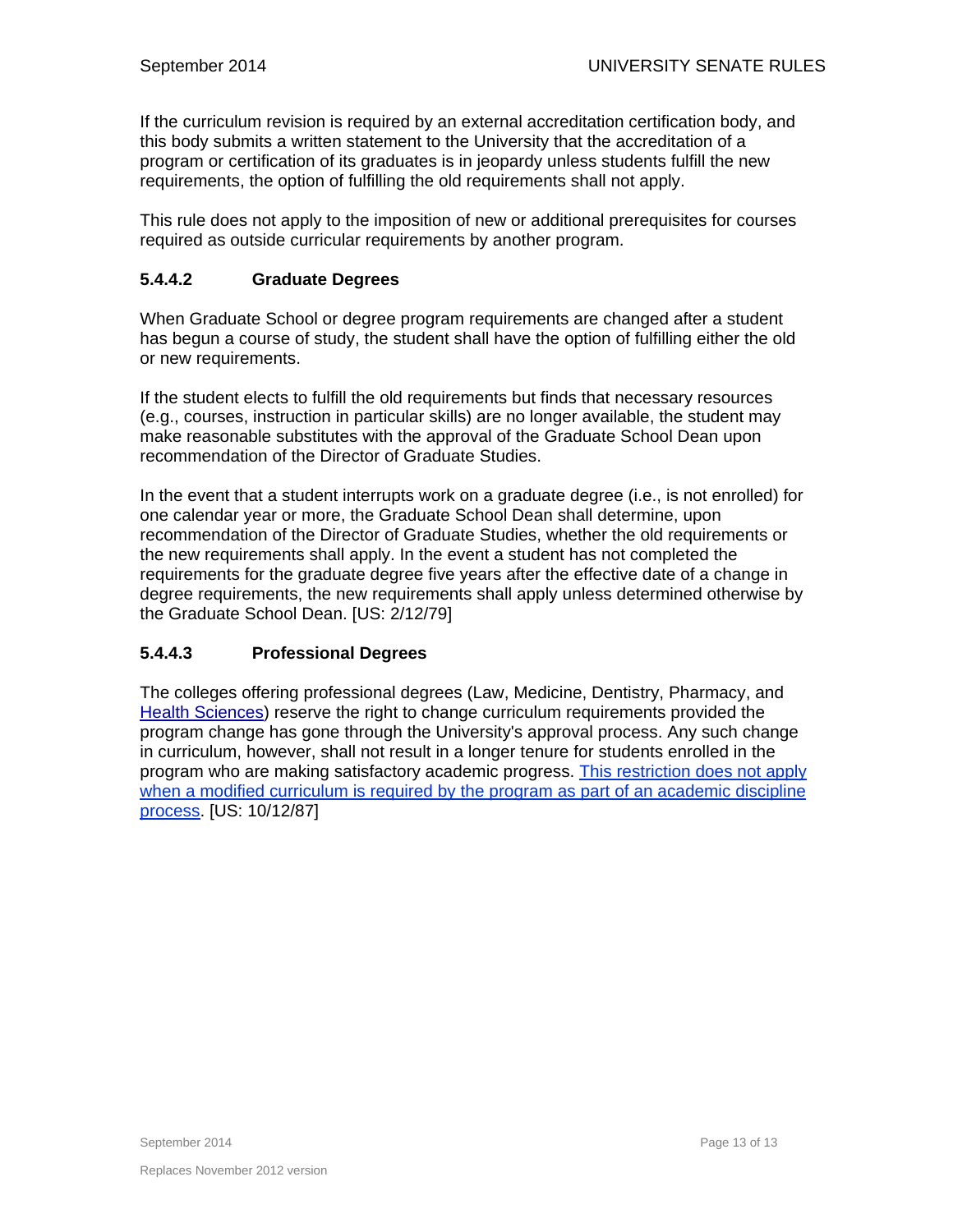#### **Draft Revised Senate Rules re Dentistry.docx [Read-Only]**

| Main document changes and comments |                   |                      |  |  |
|------------------------------------|-------------------|----------------------|--|--|
| Page 1: Formatted                  | <b>John Smith</b> | 4/18/2015 8:06:00 PM |  |  |
| Strikethrough                      |                   |                      |  |  |
| Page 1: Formatted                  | John Smith        | 4/18/2015 8:06:00 PM |  |  |
| Font color: Red, Strikethrough     |                   |                      |  |  |
| Page 2: Comment [RJM1]             | <b>Richard</b>    | 3/25/2014 3:28:00 PM |  |  |

The policies on **probation**, **modified curricula**, and **suspension** each include a "limitation statement" to the effect that the APC must feel that the student has a reasonable chance of graduating, otherwise we should not keep the student in the College. That is, we view the ADPs as corrective and not to be used when there is little hope.

| Page 2: Comment [RJM2]                                                                                                                                                                                                                                                                                           | <b>Richard</b> | 3/25/2014 6:16:00 PM |
|------------------------------------------------------------------------------------------------------------------------------------------------------------------------------------------------------------------------------------------------------------------------------------------------------------------|----------------|----------------------|
| Thus is new. Minimum durations of probation are now defined for five circumstances. Duration of<br>probation depends on the circumstance that caused the probation. . Previously ('99), the only reference<br>to duration was the vague statement: "The duration of probation will be at least one<br>semester." |                |                      |

| Page 2: Comment [RJM3]                                              | <b>Richard</b> | 3/25/2014 6:17:00 PM |
|---------------------------------------------------------------------|----------------|----------------------|
| Earlier the duration of Probation here was "at least one semester." |                |                      |

**Page 2: Comment [RJM4] Richard 3/25/2014 6:18:00 PM** 

Earlier language specified that Part 1 was to be taken the next time it is offered. The previous wording was: "If a student has failed a National Dental Board Examination, taking the examination the next time it is offered and passing it shall be among the terms of probation."

|  | Page 2: Comment [RJM5] | <b>Richard</b> | 3/25/2014 11:11:00 AM |
|--|------------------------|----------------|-----------------------|
|--|------------------------|----------------|-----------------------|

The '99' wording was: "Students on probation may be ineligible for certain curricular or extracurricular College activities."

| <b>Page 2: Comment [RJM6]</b>                                                                        | <b>Richard</b> | 3/25/2014 6:48:00 PM |
|------------------------------------------------------------------------------------------------------|----------------|----------------------|
| The deleted material immediately below has been replaced by the material under Duration of Probation |                |                      |
| and Terms of Probation in the preceding.                                                             |                |                      |

| Page 3: Comment [RJM7]                                                                                                                           | <b>Richard</b> | 3/12/2014 10:33:00 AM |  |  |  |
|--------------------------------------------------------------------------------------------------------------------------------------------------|----------------|-----------------------|--|--|--|
| New Section                                                                                                                                      |                |                       |  |  |  |
| Page 3: Comment [RJM8]                                                                                                                           | <b>Richard</b> | 3/25/2014 11:18:00 AM |  |  |  |
| The deleted material immediately below has been replaced by the material under Duration of Probation<br>and Terms of Probation in the preceding. |                |                       |  |  |  |
| Page 7: Comment [RJM9]                                                                                                                           | <b>Richard</b> | 3/25/2014 10:02:00 PM |  |  |  |
| Note that the deleted paragraph below that begins "The second condition" is incorporated in no. 7 above.                                         |                |                       |  |  |  |
| Page 7: Comment [RJM10]                                                                                                                          | <b>Richard</b> | 3/25/2014 10:11:00 PM |  |  |  |

The deleted paragraph below is the same as no. 3 above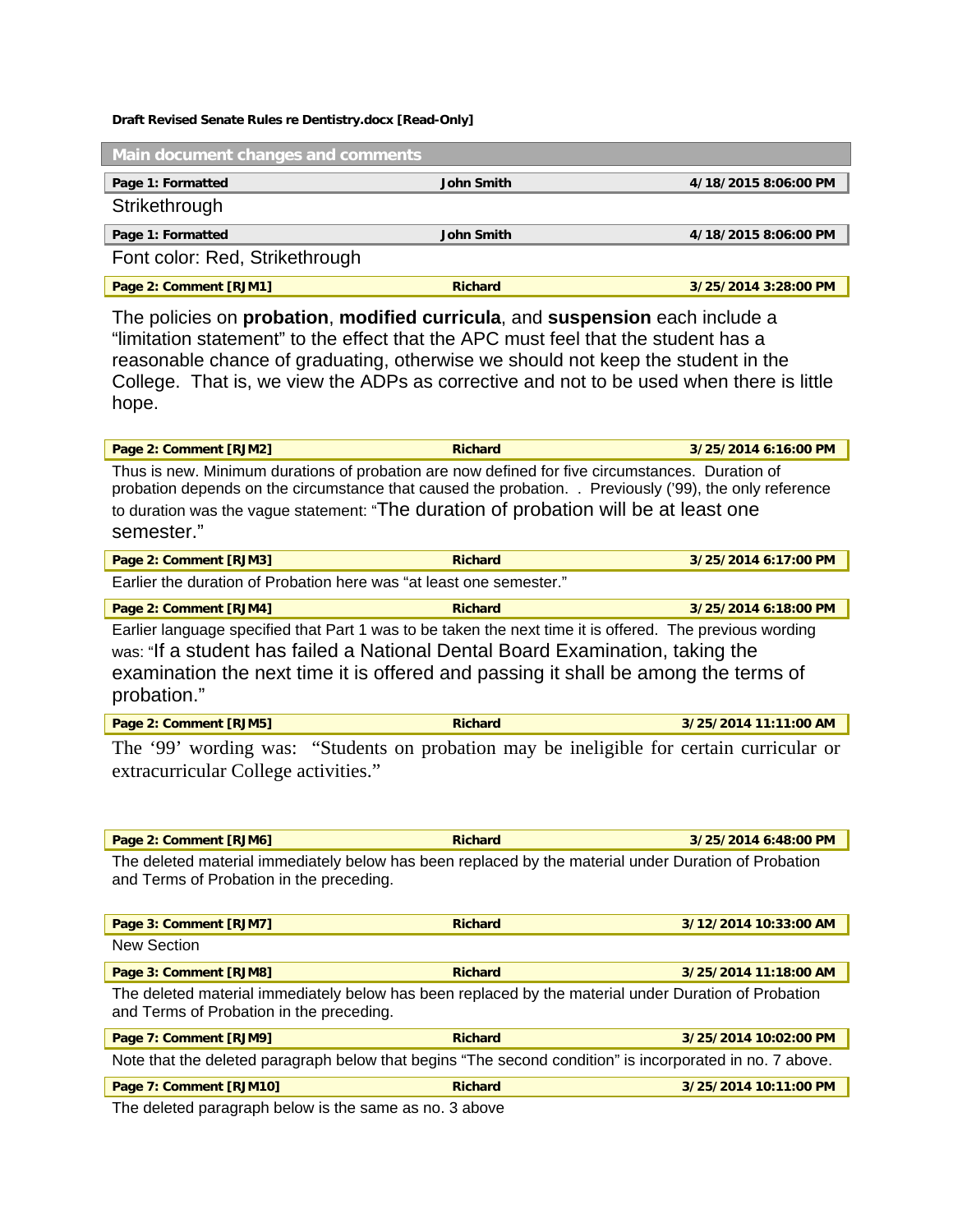# SIGNATURE ROUTING LOG

## **General Information:**

| Proposal Type: $Course \mid \mid$ | $Program \mid \mid$                                                            | Other $\boxtimes$ |                                                  |
|-----------------------------------|--------------------------------------------------------------------------------|-------------------|--------------------------------------------------|
|                                   | Proposal Name <sup>1</sup> (course prefix & number, pgm major & degree, etc.): |                   | College of Dentistry<br><b>Academic Policies</b> |
|                                   | Proposal Contact Person Name: Richard Mitchell                                 | Phone: 3-5495     | Email: $r$ jm $1@$ uky.edu                       |

### INSTRUCTIONS:

Identify the groups or individuals reviewing the proposal; note the date of approval; offer a contact person for each entry; and obtain signature of person authorized to report approval.

## **Internal College Approvals and Course Cross-listing Approvals:**

| <b>Reviewing Group</b>                         | Date<br>Approved | <b>Contact Person (name/phone/email)</b>          | <b>Signature</b> |  |
|------------------------------------------------|------------------|---------------------------------------------------|------------------|--|
| <b>Faculty Council College</b><br>of Dentistry | 6/9/09           | Dr. Robert Frazer / 3-5996 /<br>rfrazer@uky.edu   |                  |  |
| Faculty College of<br>Dentistry                | 10/19/09         | Dean Sharon Turner / 3/5786 /<br>turnersp@uky.edu |                  |  |
|                                                |                  |                                                   |                  |  |
|                                                |                  |                                                   |                  |  |
|                                                |                  |                                                   |                  |  |

## **External-to-College Approvals:**

| Council                             | Date<br>Approved | Signature                  | Approval of<br>Revision <sup>2</sup> |
|-------------------------------------|------------------|----------------------------|--------------------------------------|
| Undergraduate Council               | N.A.             |                            |                                      |
| <b>Graduate Council</b>             | N.A.             |                            |                                      |
| <b>Health Care Colleges Council</b> | 10/20/10         |                            |                                      |
| Senate Council Approval             |                  | University Senate Approval |                                      |

Comments:

 $\overline{a}$ 

After the HCCC approved these changes, the Senate Council requested that we add a "track changes" version of each of the revised policies. It has taken the Secretary of the Dental Faculty (Richard Mitchell) three and a half years to create satisfactory "track changes" versions.

<sup>1</sup> Proposal name used here must match name entered on corresponding course or program form.

<sup>&</sup>lt;sup>2</sup> Councils use this space to indicate approval of revisions made subsequent to that council's approval, if deemed necessary by the revising council.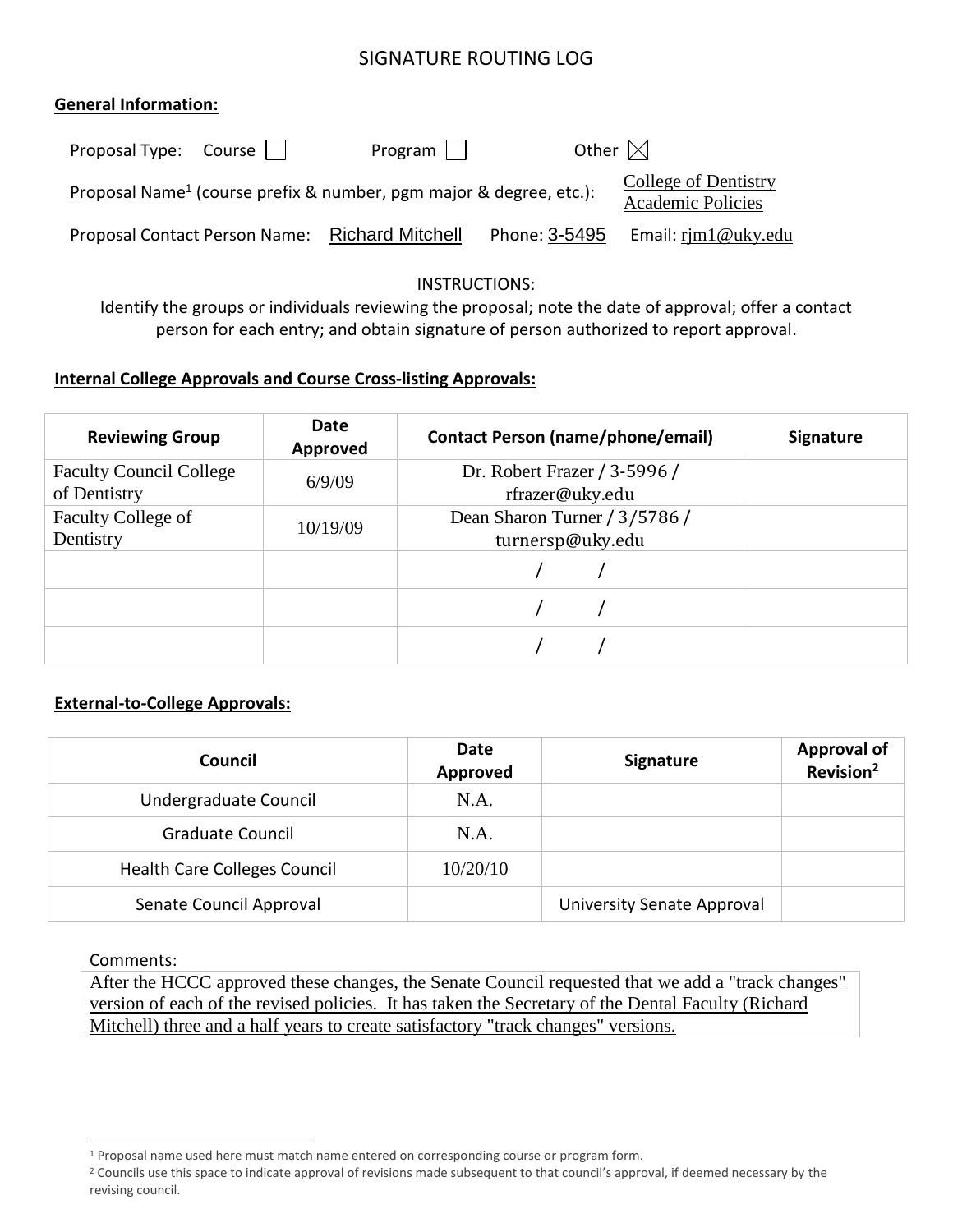**Dental Academic Policies Dental Academic Policies** Summary of Changes **Summary of Changes**

| Current<br>number | Numbers<br>Previous | Title                                                                       | Last Date Senate<br>Approved                                                    | <b>Extent of</b><br>Revision | Desired Sen<br>Action                    | Summary of Revisions and/or New Policy                                                                                                                                                                                                                                                                                                                                                                                                                                                   |
|-------------------|---------------------|-----------------------------------------------------------------------------|---------------------------------------------------------------------------------|------------------------------|------------------------------------------|------------------------------------------------------------------------------------------------------------------------------------------------------------------------------------------------------------------------------------------------------------------------------------------------------------------------------------------------------------------------------------------------------------------------------------------------------------------------------------------|
| ADP <sub>1</sub>  | ADP #1              | <b>Basis for Academic</b><br>Discipline                                     | guess<br>is that it has not been<br>reviewed since 1978.<br>No record. My       | Major                        | Request for<br>approval of<br>revisions  | Previously the Dean was the sole responsible agent. Now the<br>Dean shares responsibility with the Academic Performance<br>Committees.                                                                                                                                                                                                                                                                                                                                                   |
| ADP #2            | ADP #2              | Probation                                                                   | os<br>Pe<br>changes were not<br>forwarded to th<br>11/8/1999; '05<br>for review | Major                        | Request for<br>approval of<br>revisions  | no longer an academic offence. The APC now sets the length<br>Failure of Part 2 on the National Dental Board Examination is<br>National Dental Board Examination. Students are placed on<br>of time within which the student must retake a failed Part 1<br>probation when placed in a modified curriculum and after<br>reinstatement following suspension.                                                                                                                              |
| ADP <sub>#3</sub> | New                 | Including Suspension<br>of Clinical Privileges<br><b>Clinical Sanctions</b> | New, not previously<br>considered by the<br>Senate Council.                     | New policy                   | Request for<br>approval of<br>new policy | We spell out all situations, academic and non-academic, that<br>include non-academic procedures here so that students and<br>policies. A students whose clinical privileges are suspended<br>faculty members can see how they relate to the academic<br>because of academic weakness will be channeled into the<br>could result in a student being removed from clinic. We<br>process defined by Policy Four: Modified Curricula.                                                        |
| ADP #4            | New in 09           | <b>Modified Curricula</b>                                                   | New, not previously<br>considered by the<br>Senate Council.                     | New policy                   | Request for<br>approval of<br>revisions  | student who fails to complete the modified curriculum within<br>experiences within the College. In cases where the student<br>the maximum time specified by the APC shall be dismissed.<br>can best be helped by experiences outside the College, the<br>A modified curriculum is appropriate when at least one of<br>Policy Four directs the APC to suspend the student. A<br>seven triggering conditions has occurred AND the APC<br>determines that the student can best be helped by |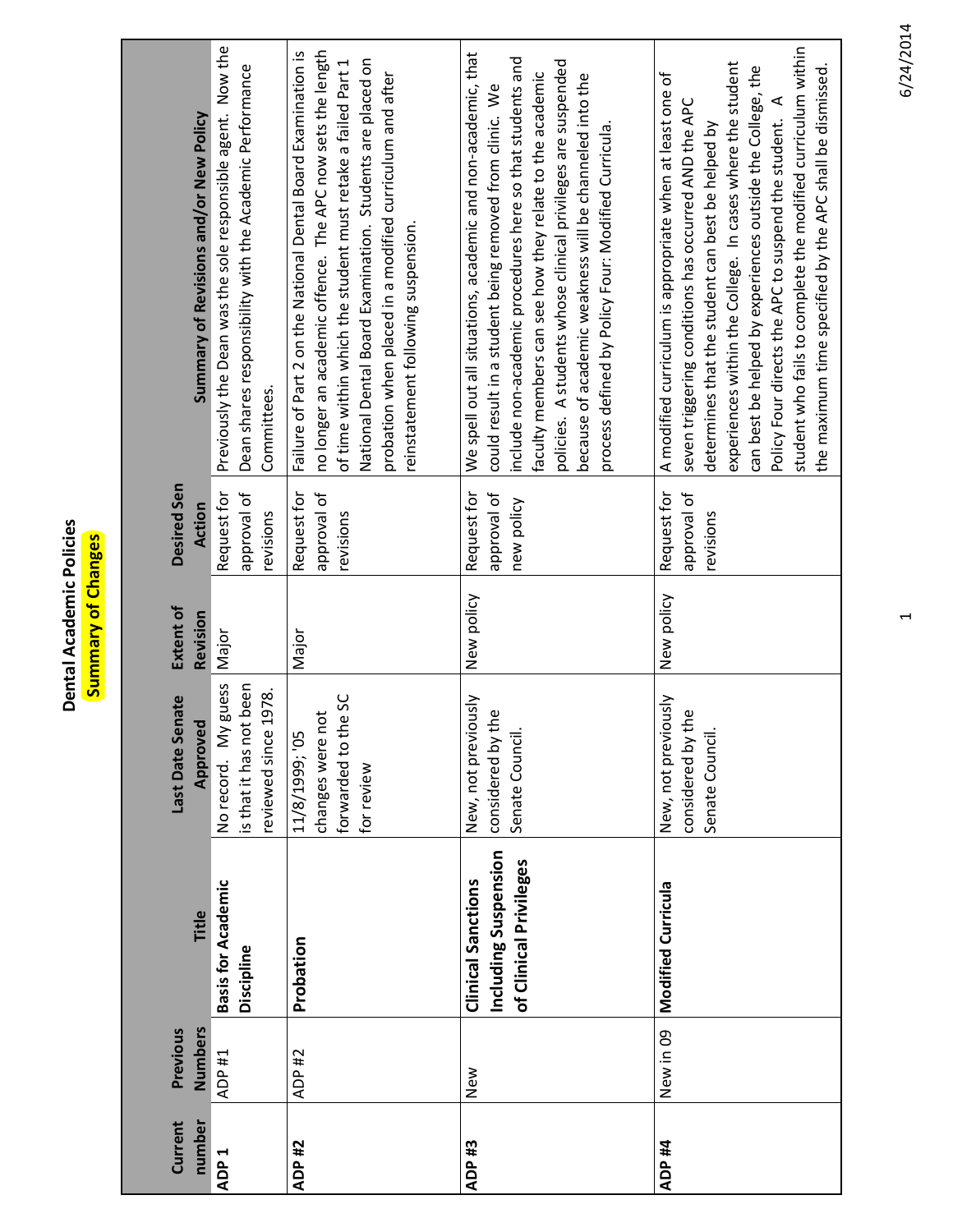Dental Academic Policies<br>Summary of Changes **Dental Academic Policies Summary of Changes**

| Current<br>number | <b>Numbers</b><br>Previous | Title      | Last Date Senate<br>Approved                                                                                              | Extent of<br>Revision | Desired Sen<br>Action                   | Summary of Revisions and/or New Policy                                                                                                                                                                                                                                                                                                                                                                                                                                                                                                                     |
|-------------------|----------------------------|------------|---------------------------------------------------------------------------------------------------------------------------|-----------------------|-----------------------------------------|------------------------------------------------------------------------------------------------------------------------------------------------------------------------------------------------------------------------------------------------------------------------------------------------------------------------------------------------------------------------------------------------------------------------------------------------------------------------------------------------------------------------------------------------------------|
| ADP #5            | until '09<br>ADP #3        | Suspension | to the<br>These changes were<br>11/8/1999; changes<br>Senate Council for<br>made in '03 & '05.<br>not forwarded<br>review | Major                 | Request for<br>approval of<br>revisions | F grades. Previously, the policy looked back to the beginning<br>revised policy looks back four (4) semesters for previous E or<br>failures. The revised policy suspends the student after the<br>suspended the student after the second failure of Part 1.<br>of the students enrollment in the predental program for<br>recommends to the Dean the terms of suspension. The<br>The APC, not the Dean, suspends the student. The APC<br>third failure of Part 1 of the NBDE. The previous policy                                                          |
| ADP #6            | ADP #4<br>ADP #5           | Dismissal  | ouncil<br>11/8/1999; changes<br>were not forwarded<br>nade in '03 & '05<br>to the Senate C<br>for review                  | Major                 | Request for<br>approval of<br>revisions | Policy that was reviewed by the Senate Council A version of<br>policy. This latest version of the DISMISSL POLICY refers to a<br>becoming eligible for suspension or a modified curriculum a<br>contained an appeal procedure that was referred to in that<br>replaced the grade and GPA criteria with condition no. 3,<br>second time. There was no appeals procedure in the 99<br>The APC, not the Dean, dismisses the student. We have<br>revised version of the 2003 appeals procedure (ADP 7).<br>the DISMISAL POLICY approved by the Faculty in 2003 |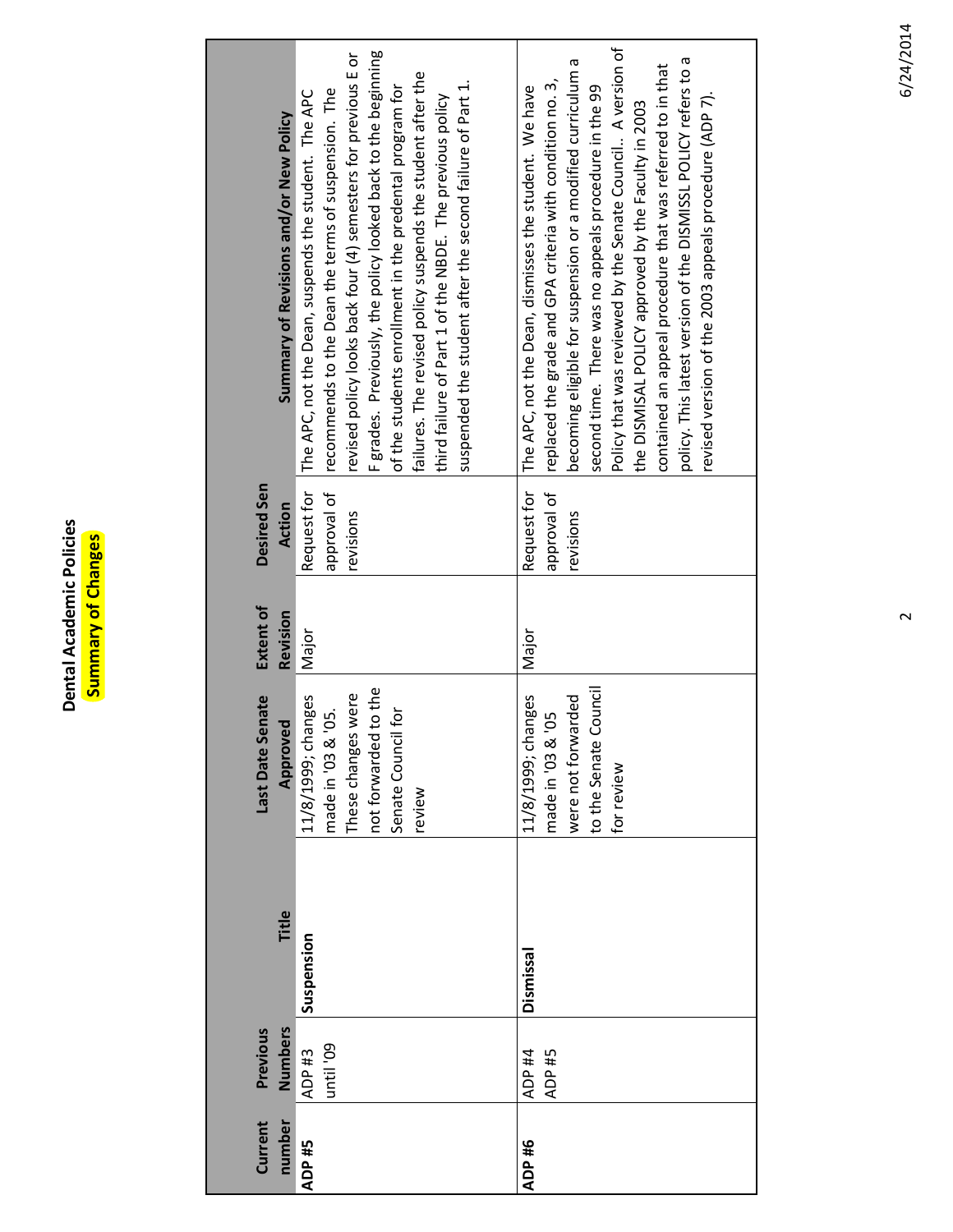**Dental Academic Policies Dental Academic Policies** Summary of Changes **Summary of Changes**

| Current<br>number | Numbers<br>Previous | Title                                                                                                                        | Last Date Senate<br>Approved                                             | Extent of<br>Revision                             | Desired Sen<br>Action                   | Summary of Revisions and/or New Policy                                                                                                                                                                                                                                                                                                                                                                                                                                                                                                                                                                                                                                                                                                                                                                                                                                                                                                                                       |
|-------------------|---------------------|------------------------------------------------------------------------------------------------------------------------------|--------------------------------------------------------------------------|---------------------------------------------------|-----------------------------------------|------------------------------------------------------------------------------------------------------------------------------------------------------------------------------------------------------------------------------------------------------------------------------------------------------------------------------------------------------------------------------------------------------------------------------------------------------------------------------------------------------------------------------------------------------------------------------------------------------------------------------------------------------------------------------------------------------------------------------------------------------------------------------------------------------------------------------------------------------------------------------------------------------------------------------------------------------------------------------|
| ADP #7            | ADP #4<br>ADP #5    | <b>Appeal Procedures</b><br>(new name 06)                                                                                    | guess<br>s that it has not been<br>reviewed since 1978.<br>No record. My | Major                                             | Request for<br>approval of<br>revisions | policy now allows the Committee to question all persons who<br>now allowed to request the presence of persons who are not<br>existence when dentistry's policies were last reviewed by the<br>committee due to possible conflicts of interest. The student<br>faculty members to clarify issues related to the appeal. The<br>by the dental faculty in 2006, but it was never forwarded to<br>stages in between 2006 and 2009. A version was approved<br>statements on his or her behalf. The Appeals Committee is<br>Suspensions was part of the 1978 policies. Elements of the<br>members of the faculty are ineligible to serve on a appeals<br>This Appeals Policy is mostly a New policy that were not in<br>78 policy can be found in the policy that we developed in<br>is allowed to select a student 'or' faculty member to make<br>the HCCC or Senate for approval. HIGHLIGHTS. Some<br>Senate Council in 1999. A policy that applied only to<br>appear before it. |
| ADP <sub>#8</sub> | ADP #5 &<br>ADP #6  | Extracurricular Activities no review since<br>Curricular Privileges or<br>while on Academic<br>Participation in<br>Probation | is that there has been<br>guess<br>1978.<br>No record. My                | Methods are<br>more detail.<br>given in<br>Minor. | Request for<br>approval of<br>revisions | the APC and the Deans were for Academic and Student Affairs<br>Up to now, it has NOT been included in the Senate Rules. The<br>in-College revisions of 2005 and 2006, replaced the Dean with<br>This is an old ADP (initially approved in 1978 as ADP #5) for<br>which we are proposing renumbering and minor revisions.<br>as the loci of responsibility for these policies. ADP #8 now<br>directs the APC, instead of the Dean, to include the listed<br>limitations in the terms of all probations.                                                                                                                                                                                                                                                                                                                                                                                                                                                                       |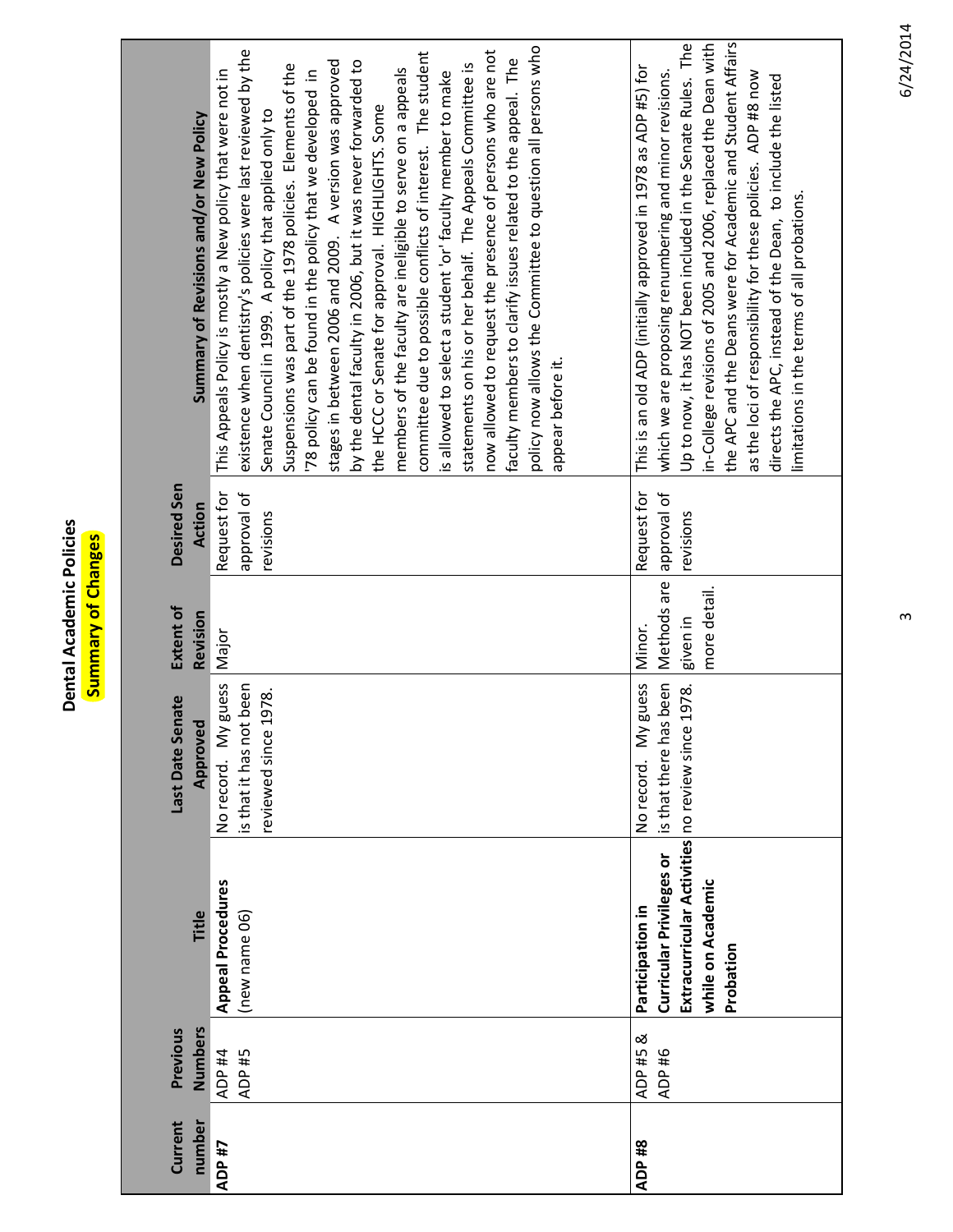| cies   |   |
|--------|---|
|        | ă |
|        |   |
| O      | g |
| c      | t |
|        |   |
|        |   |
| Ē      |   |
|        | ٠ |
| ldel   |   |
| ق<br>پ | t |
|        |   |
|        | с |
|        |   |
|        |   |
| Ë      |   |
|        |   |
|        |   |

| Current<br>number | Previous<br>Numbers | Title                                             | Last Date Senate<br>Approved                                                 | Extent of<br>Revision                                             | Desired Sen<br>Action                   | Summary of Revisions and/or New Policy                                                                                                                                                                                                                                                                                                                                                                                                                                                                                                                                    |
|-------------------|---------------------|---------------------------------------------------|------------------------------------------------------------------------------|-------------------------------------------------------------------|-----------------------------------------|---------------------------------------------------------------------------------------------------------------------------------------------------------------------------------------------------------------------------------------------------------------------------------------------------------------------------------------------------------------------------------------------------------------------------------------------------------------------------------------------------------------------------------------------------------------------------|
| ADP <sub>#9</sub> | ADP #7              | Following Academic<br>Reinstatement<br>Suspension | guess<br>s that it has not been<br>1978.<br>No record. My<br>reviewed since  | Methods are<br>more detail.<br>given in<br>Minor.                 | Request for<br>approval of<br>revisions | THE 1978 Policy was revised at the College-level in 2006. The<br>Dean appoints a committee of full-time faculty who hear the<br>enumerated. Once re-admitted the student must remain on<br>recommendation to the Dean. The process for the hearing,<br>the reports to the Dean, and the Dean's decision are<br>student's request for re-admission and submit a<br>probation for at least one academic year.                                                                                                                                                               |
| <b>MAP#1</b>      | <b>MAP#1</b>        | Absence                                           | is that it has not been<br>guess<br>1978.<br>No record. My<br>reviewed since | clarified and<br>reorganized<br>this policy.<br>We have<br>Major. | approval of<br>Request for<br>revisions | Course directors, the Academic Performance Committee, and<br>We now more clearly define and differentiate absences using<br>University policies are to the University Senate Rules instead<br>unforeseeable. The various topics have been arranged into<br>the Dean of the College are added to the list of responsible<br>1) absence of short duration and those longer than short<br>of the handbook on Student Rights and Responsibilities.<br>paragraphs that deal with a single topic. References to<br>duration and 2) absences that are foreseeable and<br>agents. |
| <b>MAP#2</b>      | <b>MAP#2</b>        | Academic Advising                                 | guess<br>is that it has not been<br>reviewed since 1977.<br>No record. My    | Reformatting approval of<br>Minor<br>only.                        | Request for<br>changes.<br>editorial    | The advising system was re-affirmed. The only changes are in<br>formatting. The only non-editorial change is a reference to<br>Senate Rule 7.2.3.D.                                                                                                                                                                                                                                                                                                                                                                                                                       |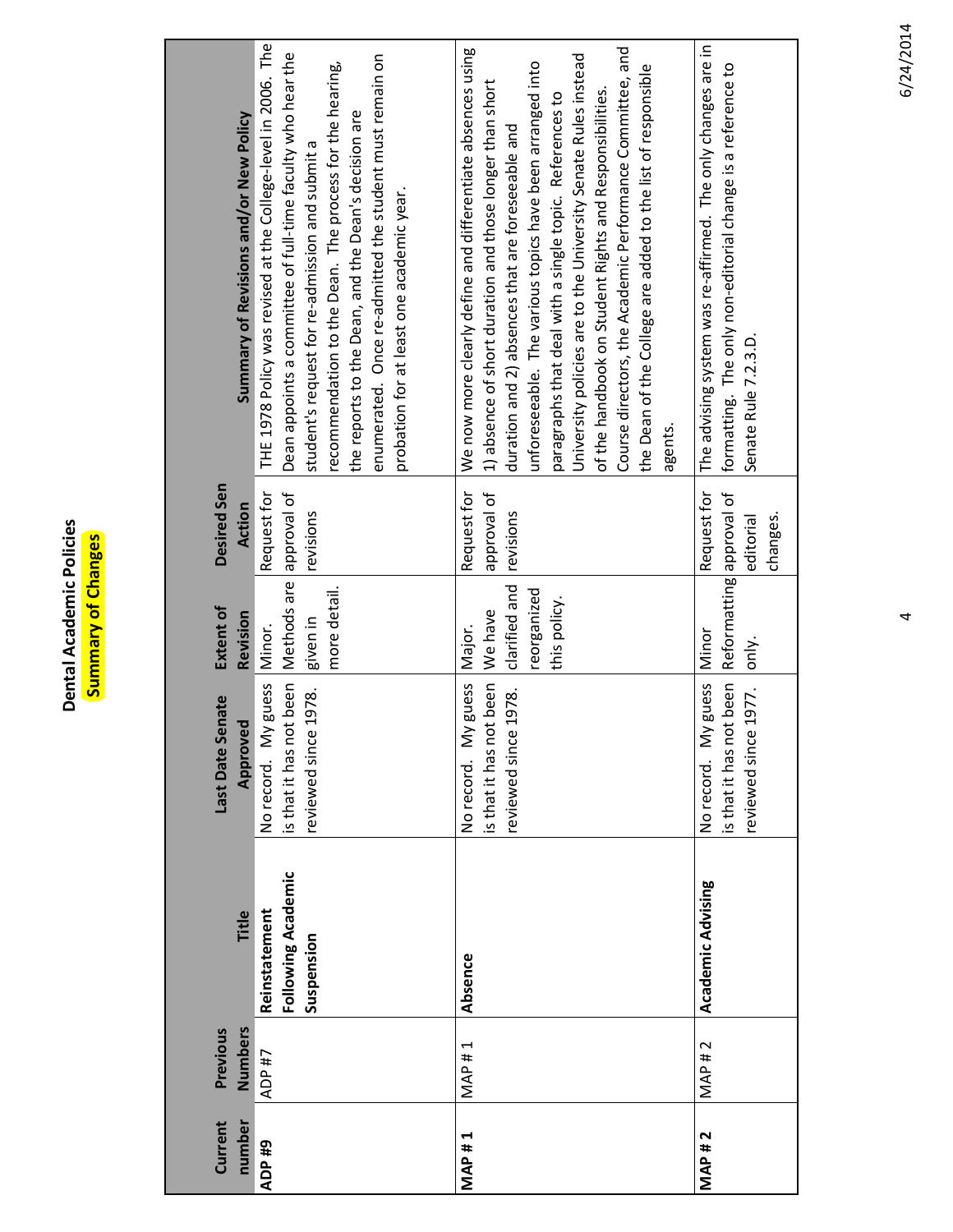**Dental Academic Policies Dental Academic Policies** Summary of Changes **Summary of Changes**

| Current<br>number | Numbers<br>Previous | Title                                                            | hate<br>Last Date Ser<br>Approved                                                | Extent of<br>Revision                                                                                           | Desired Sen<br>Action                    | Summary of Revisions and/or New Policy                                                                                                                                                                                                                                                                                                                                                                                                                                                             |
|-------------------|---------------------|------------------------------------------------------------------|----------------------------------------------------------------------------------|-----------------------------------------------------------------------------------------------------------------|------------------------------------------|----------------------------------------------------------------------------------------------------------------------------------------------------------------------------------------------------------------------------------------------------------------------------------------------------------------------------------------------------------------------------------------------------------------------------------------------------------------------------------------------------|
| <b>MAP#3</b>      | MAP <sub>#3</sub>   | College Calendar<br>Guidelines                                   | been<br>No record. My guess<br>.977.<br>is that it has not<br>reviewed since 1   | administrato<br>r names and<br>Revisions of<br>formatting.<br>committee<br>Changes in<br>names.<br>Minor<br>the | approval of<br>Request for<br>revisions  | University be observed by the College. These guidelines were<br>to make the Chair of the Curriculum committee and the Dean<br>Calendar as nearly as possible." The Faculty Council decided<br>seen as redundant since the Policy Statement requires that<br>the responsible agents. The Dean is to review the calendar<br>professional school calendars "conform with the University<br>We deleted the guidelines that holidays observed by the<br>before it is forwarded to University Registrar. |
| <b>MAP#4</b>      | MAP #4              | Evaluation                                                       | guess<br>been<br>.976<br>is that it has not<br>reviewed since 1<br>No record. My | Major                                                                                                           | approval of<br>Request for<br>revisions  | director's choice of evaluation system is a matter of academic<br>referenced. Moreover, the Council believes that the course<br>referenced." Some of our current courses are not criterion<br>freedom. We can "recommend" but we cannot require.<br>We changed the Policy Statement from "The evaluation<br>recommends that the evaluation system be criterion<br>system will be criterion referenced" to "The College                                                                             |
| <b>MAP#5</b>      | MAP#5               | Grading                                                          | 11/8/99                                                                          | Not revised                                                                                                     | No action<br>needed                      | The grading system was re-affirmed. The only changes are in<br>formatting.                                                                                                                                                                                                                                                                                                                                                                                                                         |
| <b>MAP#6</b>      | MAP#6               | System in Individual<br>Changing a Grading<br><b>DMD Courses</b> | New, not previously<br>ف<br>considered by th<br>Senate Council.                  | New Policy                                                                                                      | Request for<br>approval of<br>new policy | The Faculty wanted to ensure that changes from one of the<br>College's two grading systems to the other are subject to<br>review by the Curriculum Committee.                                                                                                                                                                                                                                                                                                                                      |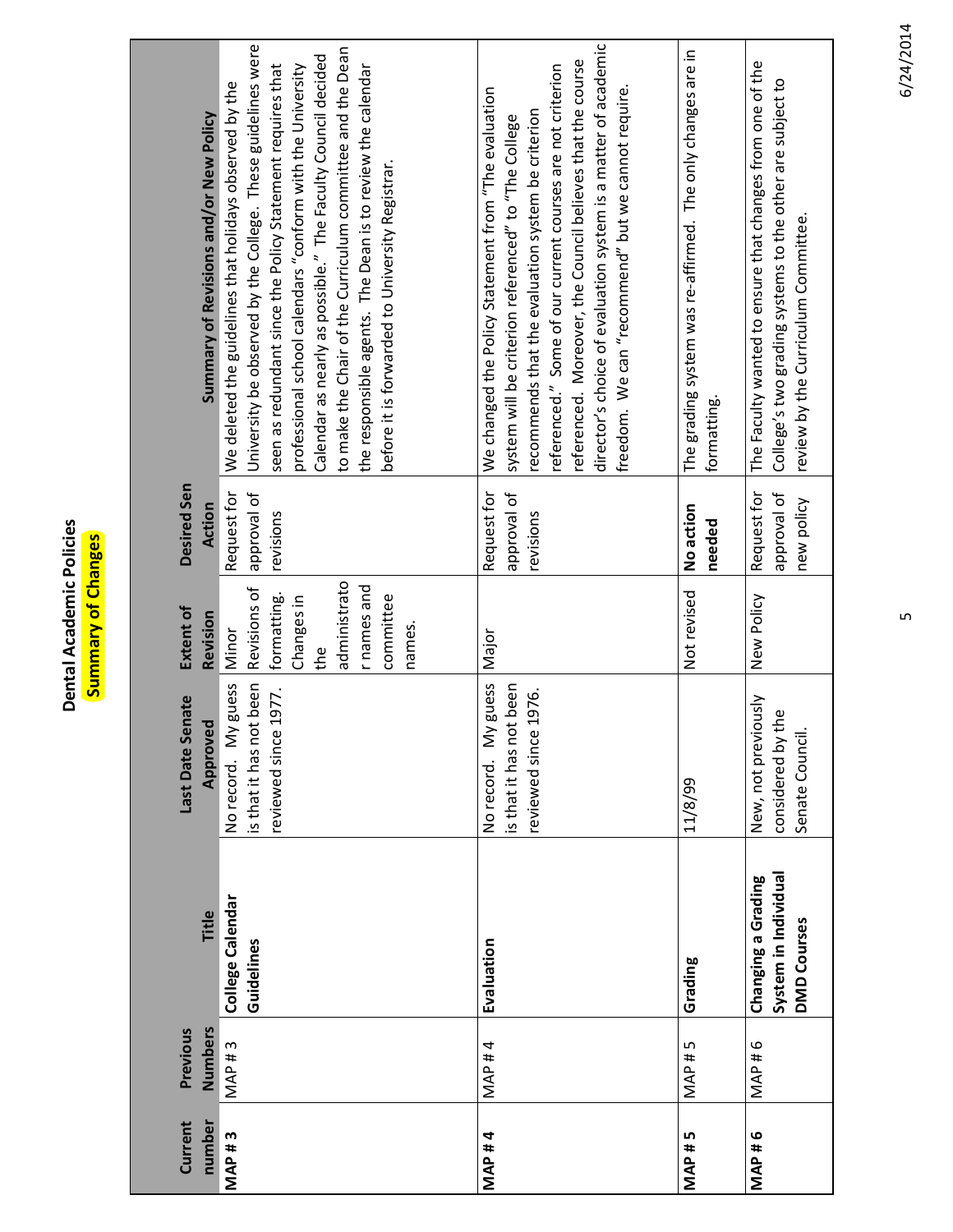Dental Academic Policies<br>Summary of Changes **Dental Academic Policies Summary of Changes**

| Current<br>number | Numbers<br>Previous | Title                                       | Last Date Senate<br>Approved                                                      | <b>Extent of</b><br>Revision                                                                               | Desired Sen<br>Action                                     | Summary of Revisions and/or New Policy                                                                                                                                                                                                                                                                                                                                                                                                                                                                                                                                                                                                                                                                                                                                                                                                                                                                    |
|-------------------|---------------------|---------------------------------------------|-----------------------------------------------------------------------------------|------------------------------------------------------------------------------------------------------------|-----------------------------------------------------------|-----------------------------------------------------------------------------------------------------------------------------------------------------------------------------------------------------------------------------------------------------------------------------------------------------------------------------------------------------------------------------------------------------------------------------------------------------------------------------------------------------------------------------------------------------------------------------------------------------------------------------------------------------------------------------------------------------------------------------------------------------------------------------------------------------------------------------------------------------------------------------------------------------------|
| Rescinded         | <b>MAP#7</b>        | Examination<br>Mock Board                   | guess<br>t been<br>1976.<br>No record. My<br>is that it has not<br>reviewed since | None.                                                                                                      | our decision<br>approval of<br>Request for<br>to rescind. | necessary. Since students must pass the courses containing<br>Faculty felt a policy on passing Mock Boards was no longer<br>examinations have been incorporated as requirements for<br>passing in fourth year clinical courses. Consequently, the<br>We rescinded this policy. In recent years, Mock Board<br>mock boards, they must also pass the mock boards<br>themselves.                                                                                                                                                                                                                                                                                                                                                                                                                                                                                                                             |
| <b>MAP#7</b>      | <b>MAP#8</b>        | <b>National Board Dental</b><br>Examination | New, not previously<br>considered by the<br>Senate Council.                       | requirement<br>Passing Part<br>graduation.<br>Board is no<br>National<br>2 of the<br>Major.<br>long a<br>ğ | Request for<br>approval of<br>new policy                  | policy. A 2003 version of this policy required students to pass<br>clear that failure of Part 1 will result in a student being placed<br>(Academic Disciplinary Policy No. 4). The Policy now makes it<br>specifies that Part 1 be passed before the student can enter<br>NEW POLICY. This is the first time the SC has reviewed this<br>Student must have taken Part 2, but not necessarily passed<br>shall be considered for placement in a modified curriculum<br>both Parts 1 and 2 of the NBDE's to be eligible to graduate.<br>passed Part 1 of the NBDE by the beginning of the 4th year<br>The '03 version was never forwarded to the SC for review.<br>on Probation. (This is specified in Academic Policy No. 2.<br>the 4th year of the curriculum. Students who have not<br>Part 2, to be eligible for graduation. The revised policy<br>Probation, but should also be stated in this policy.) |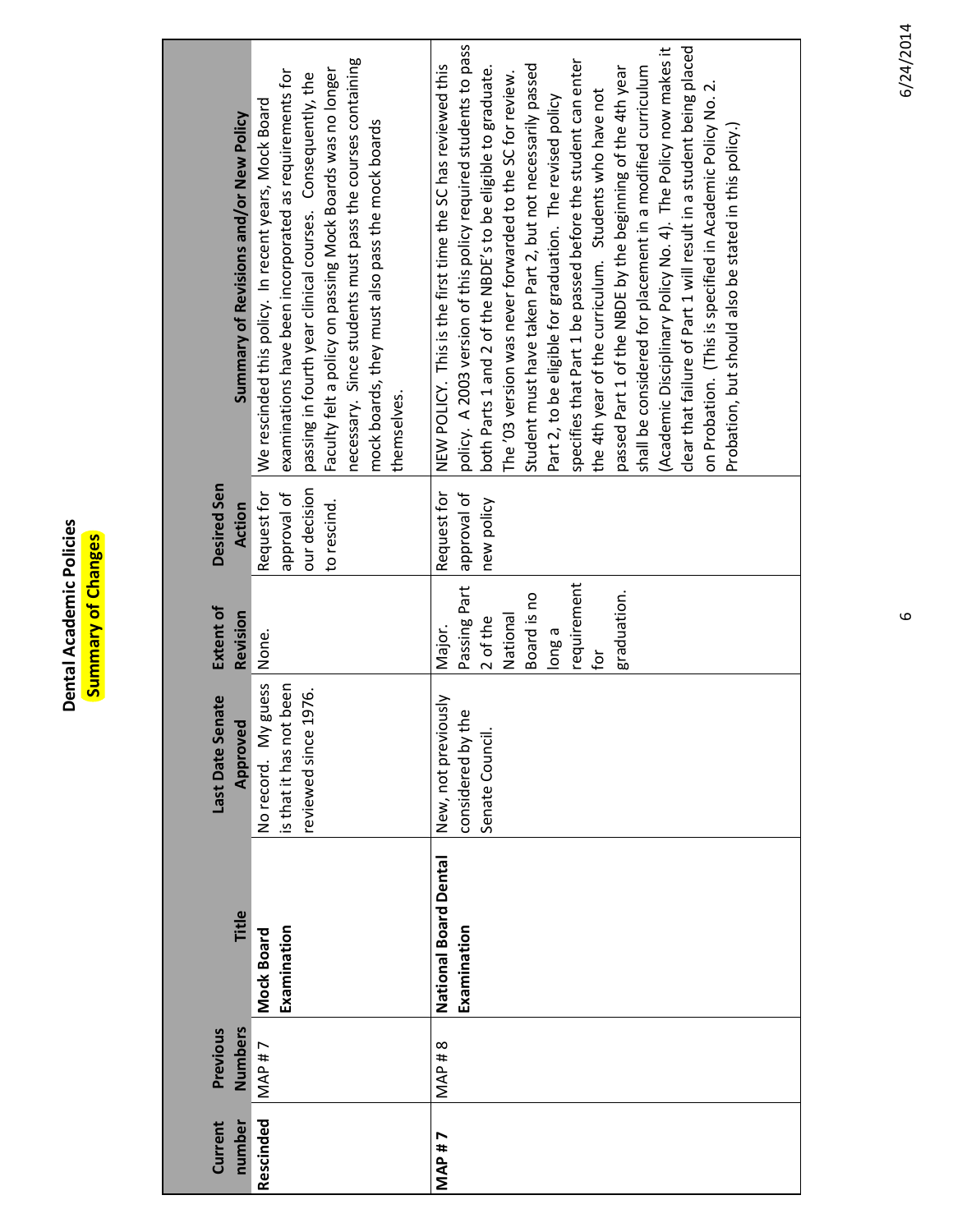| olicies<br>ic<br>۹è | ă<br>Ъf<br>с<br>Ο<br>۰<br>с |
|---------------------|-----------------------------|
| <b>Aca</b><br>hi:   |                             |

| Current<br>number | Previous<br>Numbers                | Title                  | Last Date Senate<br>Approved                                    | <b>Extent of</b><br>Revision | Desired Sen<br><b>Action</b>            | Summary of Revisions and/or New Policy                                                                                                                                                                                                                                                                                                                                                                                                                                                                                                                                                                                                                                                     |
|-------------------|------------------------------------|------------------------|-----------------------------------------------------------------|------------------------------|-----------------------------------------|--------------------------------------------------------------------------------------------------------------------------------------------------------------------------------------------------------------------------------------------------------------------------------------------------------------------------------------------------------------------------------------------------------------------------------------------------------------------------------------------------------------------------------------------------------------------------------------------------------------------------------------------------------------------------------------------|
| <b>MAP#8</b>      | in 2009)                           | None (New Commencement | New, not previously<br>ഉ<br>considered by th<br>Senate Council. | Policy<br>New                | approval of                             | Request for NEW POLICY. The Faculty Council has decided to separate the<br>seems likely to course directors, the Dean of Academic Affairs<br>they have taken Part 2 of the Board; they do not have to have<br>are likely to be completed within 30 days of commencement.<br>passed it. Note, however, that they must have passed Past 1<br>requirements for graduation to participate in graduation if it<br>commencement ceremony from graduation. The purpose is<br>Students will be allowed to participate in commencement if<br>and the 4th year APC committee that course requirements<br>new policy to allow a student who has not yet completed all the<br>to arrive at this point. |
| Rescinded         | MAP##9                             | Promotion              | 5/10/04                                                         | None.                        | approval of<br>to rescind.              | redundant. It recommended that MAP #9 be rescinded. The<br>our decision  present in other policies. That is, the policy is completely<br>concluded that it included no provisions that were not<br>Request for The Faculty Council 7/14/09 reviewed this policy and<br>Faculty agreed (10/19/09).                                                                                                                                                                                                                                                                                                                                                                                          |
| <b>MAP#9</b>      | <b>MAP#10</b><br>MAP <sub>#7</sub> | Graduation             | 5/10/04                                                         | Major                        | approval of<br>Request for<br>revisions | have been reduced. To be eligible to graduate, students must<br>Mock Boards are now embedded in 4th year clinical courses<br>have taken Part 2. We have also deleted the requirement<br>that a Mock Board examination be taken and passed. The<br>have passed Part 1, but not Part 2. Students need only to<br>SIGNIFICANT REVISION. The National Board requirements<br>that must be passed.                                                                                                                                                                                                                                                                                               |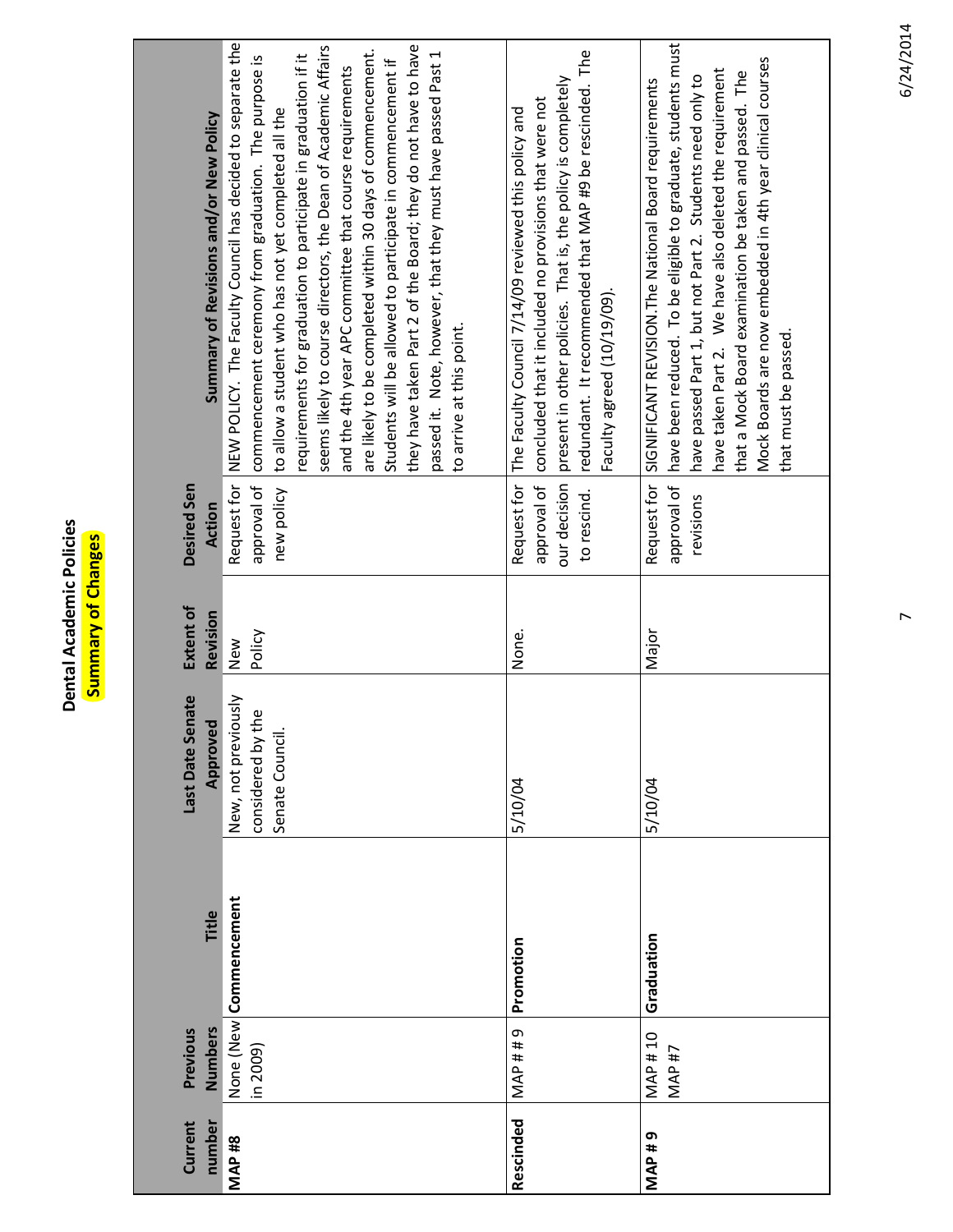Dental Academic Policies<br>Summary of Changes **Dental Academic Policies Summary of Changes**

| Current<br>number | Previous<br><b>Numbers</b> | Title               | Last Date Senate<br>Approve                                                 | Extent of<br>Revision | <b>Desired Sen</b><br>Action | Summary of Revisions and/or New Policy                                                                                                                                                                                                                                                                                        |
|-------------------|----------------------------|---------------------|-----------------------------------------------------------------------------|-----------------------|------------------------------|-------------------------------------------------------------------------------------------------------------------------------------------------------------------------------------------------------------------------------------------------------------------------------------------------------------------------------|
| <b>MAP#10</b>     | MAP <sub>#6</sub>          | MAP#11 Grade Review | Vorecord. My guess Major<br>is that it has not been<br>reviewed since 1976. |                       |                              | Request for Since most College Departments are now "Divisions," grade<br>Department Chair). Time limits by which the Grade Review<br>approval of   disputes will be mediated between the student and the<br>Committee must be appointed and convened are now<br>revisions Course Director and Division Director (formerly the |
|                   |                            |                     |                                                                             |                       |                              | specified. The time limit for the committee to complete work<br>suspension have been deleted, since appeal procedures (ADP<br>for further review beyond the College through the Academic<br>#7) now do the job. The policy now references provisions<br>has been removed. References to appeals of a possible<br>Ombudsmen.   |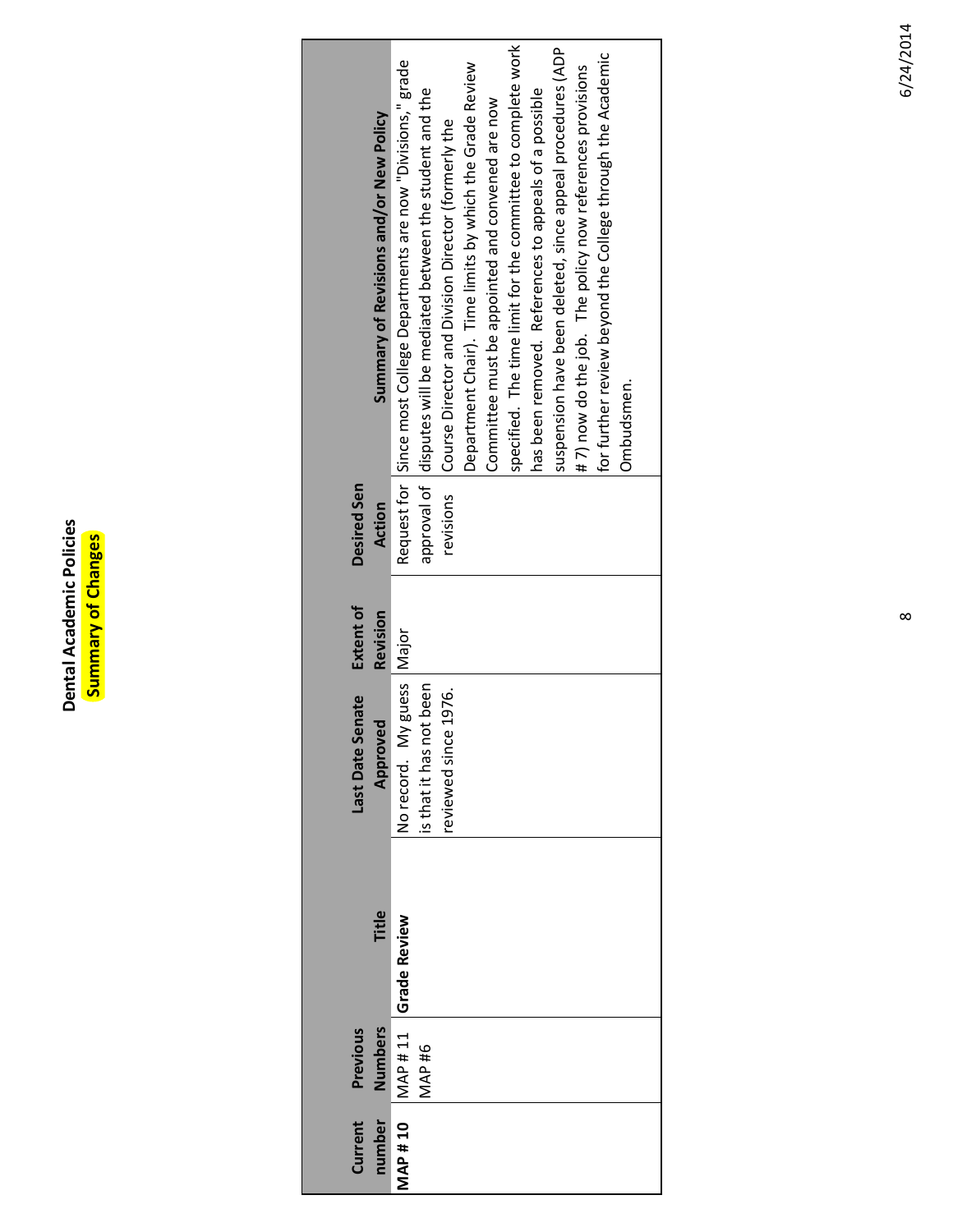| Academic Policies<br>Dental | History<br>Approval | Status<br>Rules<br>Senate |
|-----------------------------|---------------------|---------------------------|
|                             |                     |                           |

| Current<br>number | Numbers<br>Previous | Title                                                                                 | Clause in Senate RULES                                                                                                                                                                                                                                                        | Last Date Senate<br>Approved                                           | Extent of<br>Revision | <b>HCCC</b> action                | <b>I<sub>BVO</sub></b> udde<br>Last Fac | <b>Approval of</b><br>Date of Fac<br>Current<br>Policy |
|-------------------|---------------------|---------------------------------------------------------------------------------------|-------------------------------------------------------------------------------------------------------------------------------------------------------------------------------------------------------------------------------------------------------------------------------|------------------------------------------------------------------------|-----------------------|-----------------------------------|-----------------------------------------|--------------------------------------------------------|
| ADP <sub>1</sub>  | ADP #1              | <b>Basis for Academic</b><br>Discipline                                               | Probably does not need to be in<br>Not in Senate RULES (SRs)<br>the SRs.                                                                                                                                                                                                      | No record. My guess<br>is that it has not been<br>reviewed since 1978. | Major                 | Approved<br>revisions<br>5/20/10  | 5/13/09<br>ADP #1                       | 5/26/09<br>ADP #1                                      |
| ADP #2            | ADP #2              | Probation                                                                             | 5.3.3.4 A Our revision 11/8/1999; '05<br>int detail. Does all of<br>be incorporated into<br>adds significa<br>this need to<br>Currently in<br>the SRs?                                                                                                                        | forwarded to the SC<br>changes were not<br>for review                  | Major                 | Approved<br>revisions<br>5/20/10  | 7/14/09<br>ADP #2                       | 10/19/09<br>ADP #2                                     |
| ADP <sub>#3</sub> | New                 | <b>Clinical Sanctions</b><br><b>Clinical Privileges</b><br>Suspension of<br>Including | consequently not yet in the SRs. It<br>tries to separate performance that<br>and academic deficiencies. In the<br>s due to professional misconduct<br>academic policy. Does it need to<br>this becomes an<br>policy and is<br>be in the SRs?<br>This is a new<br>second case, | New, not previously<br>considered by the<br>Senate Council.            | New policy            | new policy<br>Approved<br>5/20/10 | 5/13/09<br>ADP <sub>#3</sub>            | 5/26/09<br>ADP <sub>#3</sub>                           |
| ADP #4            | New in 09           | Modified Curricula                                                                    | lengthy, but it could<br>consequently not yet in the SRs.<br>the SRs at the SC's<br>policy and is<br>This is a new<br>This policy is<br>be added to<br>discretion.                                                                                                            | New, not previously<br>considered by the<br>Senate Council.            | New policy            | new policy<br>Approved<br>5/20/10 | 5/13/09<br>ADP #4                       | 5/26/09<br>ADP #4                                      |

6/24/2014 1 6/24/2014

 $\overline{\phantom{0}}$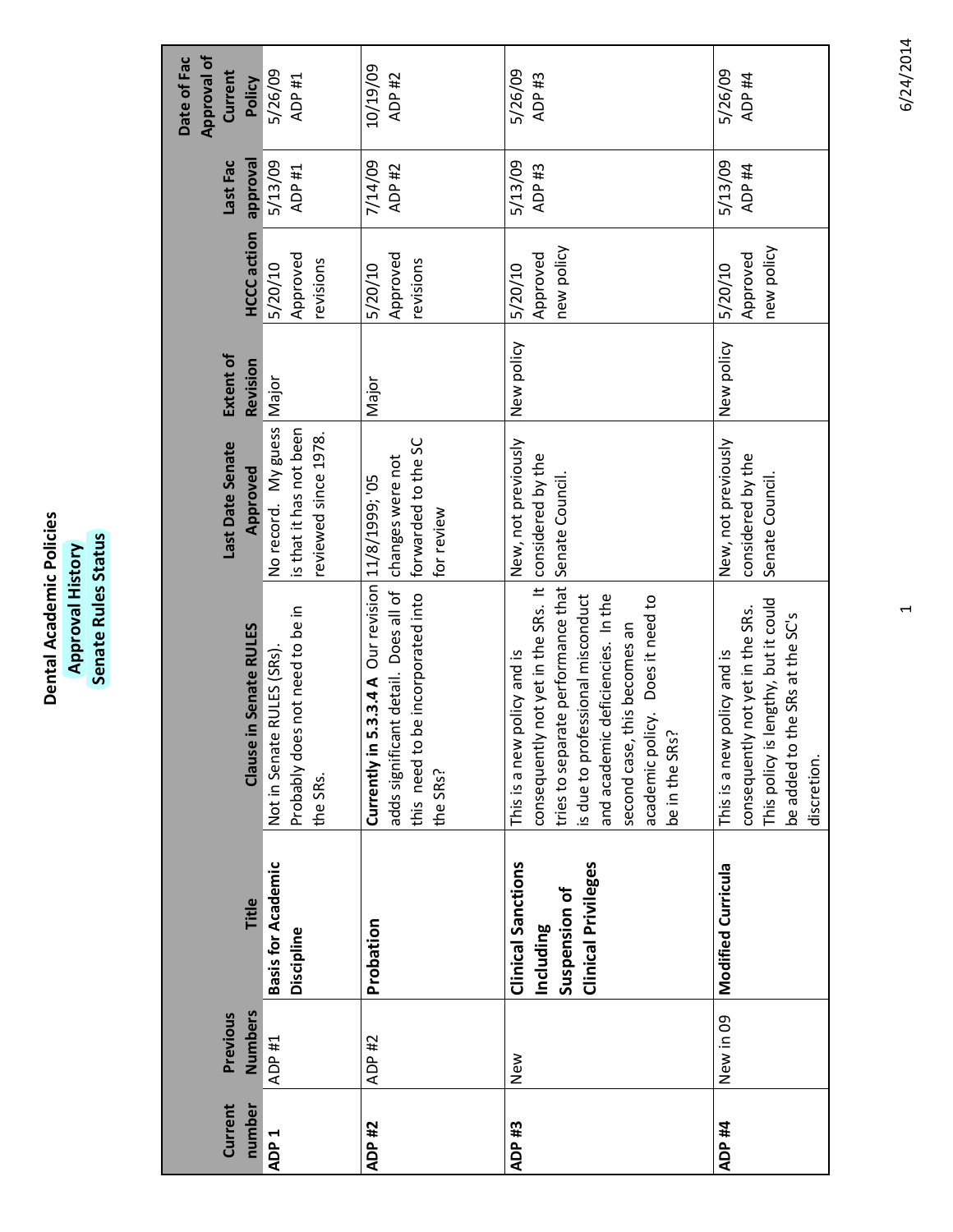| Current           | Previous                       |                                                                                                                                   |                                                                                                                                                                          | Last Date Senate                                                                                                       | Extent of                                                  |                                   | Last Fac                                     | <b>Approval of</b><br>Date of Fac<br>Current |
|-------------------|--------------------------------|-----------------------------------------------------------------------------------------------------------------------------------|--------------------------------------------------------------------------------------------------------------------------------------------------------------------------|------------------------------------------------------------------------------------------------------------------------|------------------------------------------------------------|-----------------------------------|----------------------------------------------|----------------------------------------------|
| number            | Numbers                        | Title                                                                                                                             | in Senate RULES<br>Clause                                                                                                                                                | Approved                                                                                                               | Revision                                                   | <b>HCCC</b> action                | <b>Ievoudde</b>                              | Policy                                       |
| ADP <sub>#5</sub> | until '09<br>ADP <sub>#3</sub> | Suspension                                                                                                                        | significant detail. Does all of this<br>need to be incorporated into the<br>5.3.3.4 B Our revisions add<br>SRs?                                                          | not forwarded to the<br>These changes were<br>11/8/1999; changes<br>Senate Council for<br>made in '03 & '05.<br>review | Major                                                      | Approved<br>revisions<br>5/20/10  | 5/13/09<br>ADP #5                            | 5/26/09<br>ADP <sub>#5</sub>                 |
| ADP <sub>#6</sub> | ADP <sub>#4</sub><br>ADP #5    | Dismissal                                                                                                                         | significant detail. Does all of this<br>need to be incorporated into the<br>5.3.3.4 C Our revisions add<br>SR <sub>S</sub> ?                                             | to the Senate Council<br>11/8/1999; changes<br>were not forwarded<br>made in '03 & '05<br>for review                   | Major                                                      | Approved<br>revisions<br>5/20/10  | <b>ADP</b><br>5/13/200<br>$\frac{9}{4}$<br>თ | 5/26/09<br>ADP #6                            |
| ADP #7            | ADP #4<br>ADP #5               | <b>Appeal Procedures</b><br>(new name 06)                                                                                         | This policy is lengthy, but it could<br>a new policy and is<br>consequently not yet in the SRs.<br>the SRs at the SC's<br>This is mostly<br>be added to t<br>discretion. | No record. My guess<br>is that it has not been<br>reviewed since 1978.                                                 | Major                                                      | new policy<br>Approved<br>5/20/10 | 5/13/09<br>ADP #7                            | 5/26/09<br>ADP #7                            |
| ADP #8            | ADP#5&<br>ADP #6               | Curricular Privileges or need to be in<br><b>Academic Probation</b><br>Activities while on<br>Participation in<br>Extracurricular | Probably does not<br>the SRs.<br>Not in SRs.                                                                                                                             | is that there has been Methods are Approved<br>no review since 1978.<br>No record. My guess                            | more detail.<br>given in<br>Minor.                         | revisions<br>5/20/10              | 5/13/09                                      | 5/26/2009<br>ADP #8                          |
| ADP#9             | ADP #7                         | Following Academic<br>Reinstatement<br>Suspension                                                                                 | Probably does not<br>the SRs.<br>need to be in<br>Not in SRs.                                                                                                            | is that it has not been<br>No record. My guess<br>reviewed since 1978.                                                 | Methods are Approved<br>more detail.<br>given in<br>Minor. | revisions<br>5/20/10              | 5/13/09                                      | 5/26/2009<br>ADP <sub>#9</sub>               |

6/24/2014 2 6/24/2014

 $\sim$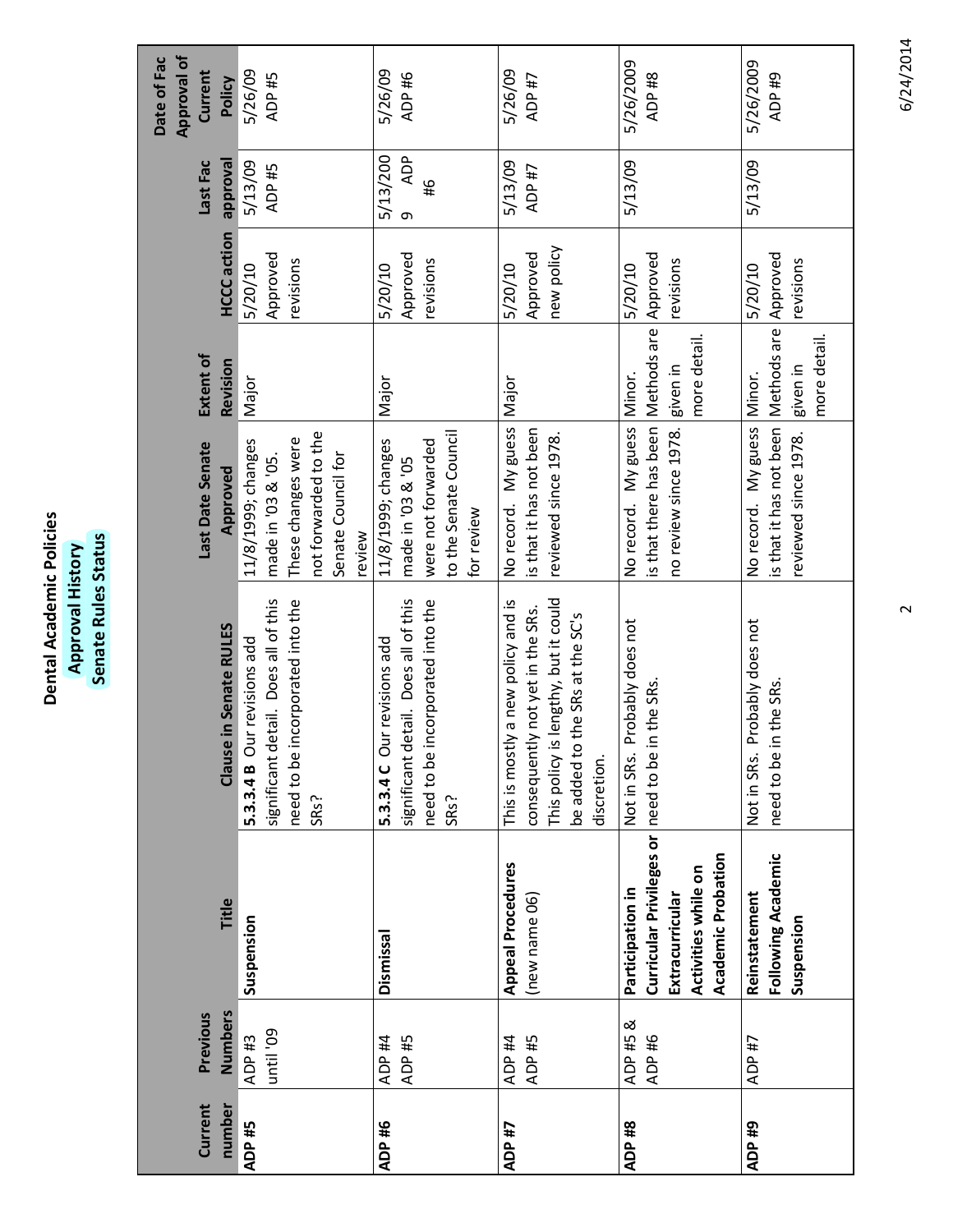| ו<br>E | stor    |
|--------|---------|
| Acadeı | ž       |
| ۸t     | evouddy |
|        |         |

| story<br>Ξ<br>prova<br><b>QA</b> | st<br><b>r</b><br>ಕ<br>စိ<br>⋾<br>œ<br>ate<br>⊆ |
|----------------------------------|-------------------------------------------------|
|                                  |                                                 |
|                                  |                                                 |
|                                  | ق                                               |
|                                  |                                                 |

|              |                   |                                                                  |                                                                                                    |                                                                        |                                                                                                       |                                   |                              | <b>Approval of</b><br>Date of Fac            |
|--------------|-------------------|------------------------------------------------------------------|----------------------------------------------------------------------------------------------------|------------------------------------------------------------------------|-------------------------------------------------------------------------------------------------------|-----------------------------------|------------------------------|----------------------------------------------|
|              |                   |                                                                  |                                                                                                    |                                                                        |                                                                                                       |                                   |                              |                                              |
| Current      | Previous          |                                                                  |                                                                                                    | Last Date Senate                                                       | Extent of                                                                                             |                                   | Last Fac                     | Current                                      |
| number       | <b>Numbers</b>    | Title                                                            | in Senate RULES<br>Clause                                                                          | Approved                                                               | Revision                                                                                              | <b>HCCC</b> action                | <b>I<sub>BVO</sub></b> rowal | Policy                                       |
| <b>MAP#1</b> | <b>MAP#1</b>      | Absence                                                          | but it could be added to the SRs at<br>Not in SRs. This policy is lengthy,<br>the SC's discretion. | No record. My guess<br>is that it has not been<br>reviewed since 1978. | clarified and<br>reorganized<br>this policy.<br>We have<br>Major.                                     | Approved<br>revisions<br>5/20/10  | 10/6/09                      | 10/19/2009<br>MAP <sub>#1</sub>              |
| <b>MAP#2</b> | <b>MAP#2</b>      | <b>Academic Advising</b>                                         | Probably does not<br>the SRs.<br>need to be in<br>Not in SRs.                                      | is that it has not been<br>No record. My guess<br>reviewed since 1977. | Reformatting Approved<br>Minor<br>lonly.                                                              | revisions<br>5/20/10              | affirmed<br>10/6/09<br>ģ     | 10/19/2009<br><b>MAP #2</b>                  |
| <b>MAP#3</b> | <b>MAP#3</b>      | College Calendar<br>Guidelines                                   | robably does not<br>the SRs.<br>p,<br>need to be in<br>Not in SRs.                                 | No record. My guess<br>is that it has not been<br>reviewed since 1977. | administrato<br>r names and<br>Revisions of<br>formatting.<br>Changes in<br>committee<br>Minor<br>the | Approved<br>revisions<br>5/20/10  | 10/6/09                      | 10/19/2009<br><b>MAP#3</b>                   |
| <b>MAP#4</b> | MAP #4            | Evaluation                                                       | Probably does not<br>the SRs.<br>need to be in<br>Not in SRs.                                      | No record. My guess<br>is that it has not been<br>reviewed since 1976. | Major                                                                                                 | Approved<br>revisions<br>5/20/10  | 10/6/09                      | 10/19/2009<br>MAP <sub>#4</sub>              |
| <b>MAP#5</b> | MAP <sup>#5</sup> | Grading                                                          | 5.1.2.2                                                                                            | 11/8/99                                                                | Not revised                                                                                           | No action<br>needed               | affirmed<br>10/6/09<br>ۈ     | re-affirmed<br>10/19/09<br>MAP <sub>#5</sub> |
| <b>MAP#6</b> | MAP #6            | System in Individual<br>Changing a Grading<br><b>DMD Courses</b> | Probably does not<br>the SRs.<br>need to be in<br>Not in SRs.                                      | New, not previously<br>considered by the<br>Senate Council.            | New Policy                                                                                            | new policy<br>Approved<br>5/20/10 | affirmed<br>10/6/09<br>رف    | re-affirmed<br>10/19/09<br>MAP <sub>#6</sub> |

6/24/2014 3 6/24/2014

 $\infty$